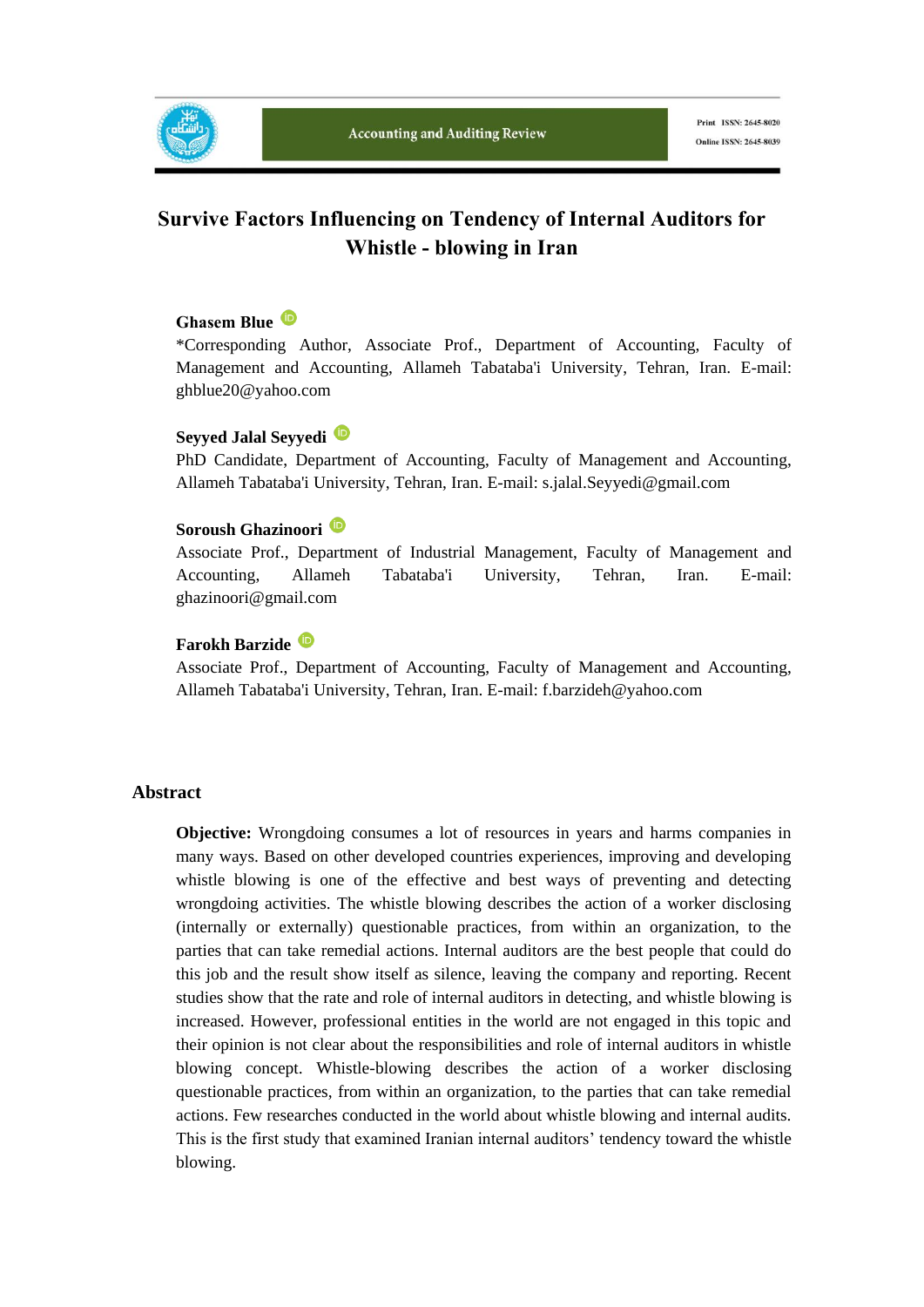**Methods:** This research is applied in terms of purpose, and terms of method is among quasi-experimental research and in the field of behavioral research. The purpose of this study is to identify factors that influence internal auditors in Iran to blow the whistle. Six individual-level, independent variables (attitude, injunctive norm, descriptive norm, perceived behavioral control, self-efficacy and awareness of the whistle-blowing protection legislation) are examined for their relationship with the dependent variable (intention to blow the whistle). Moral intensity is examined for its moderating effect on the relationships that exist between the seven independent variables and the dependent variable. In this research we used Scenario-based survey and using Structural Equation and analyses 458 questionnaires for internal auditors between 2019 and 2020 is examined using PLS software.

**Results:** Results of this study show that there is a significant and strong relation between descriptive norms, self-efficiency, whistle-blowing protection legislation and weak significant relation between attitude, injunctive norms and tendency of internal auditors for the whistle blowing. Also, age, gender, education, employment position, work experience and auditing work experience as moderating variables have a significant relation with internal auditors for the whistle blowing. Finally, results show that moral intensity is a moderator in the research model and affects significantly the relationship between research variables. Finally, a conceptual framework for the tendency of internal auditors to report whistle blowing was developed and presented.

**Conclusion:** In order to achieve the positive consequences of whistle blowing and increase the effectiveness of the internal audit, it is necessary to consider the factors affecting the tendency to whistle blowing be considered by decision makers, policy makers and stakeholders, and provide the basis for strengthening its infrastructure and developing a culture of reporting erroneous actions. On the other hand, due to the importance and impact of knowledge of internal auditors about their role, responsibility for Whistle blowing, recommended that professional institutions and set standards for reporting wrongdoing and whistle blowing by internal auditors and increase the awareness of internal auditors.

**Keywords:** Internal Auditing, whistle-blowing, Tendency, Scenario-based survey

**Citation:** Blue, Ghasem; Seyyedi, Seyyed Jalal; Ghazinoori, Soroush and Barzide, Farokh (2021). Survive Factors Influencing on Tendency of Internal Auditors for Whistle - blowing in Iran. *Accounting and Auditing Review*, 28(4), 574 - 597. (*in Persian*)

© Ghasem Blue, Seyyed Jalal Seyyedi, Soroush Ghazinoori and Farokh Barzide Accepted: October 30, 2021 Published by University of Tehran, Faculty of Management



Accounting and Auditing Review, 2021, Vol. 28, No.4, pp. 574 - 597 Article Type: Research Paper

https://doi.org/10.22059/ACCTGREV.2021.327616.1008582 Received: July 31, 2021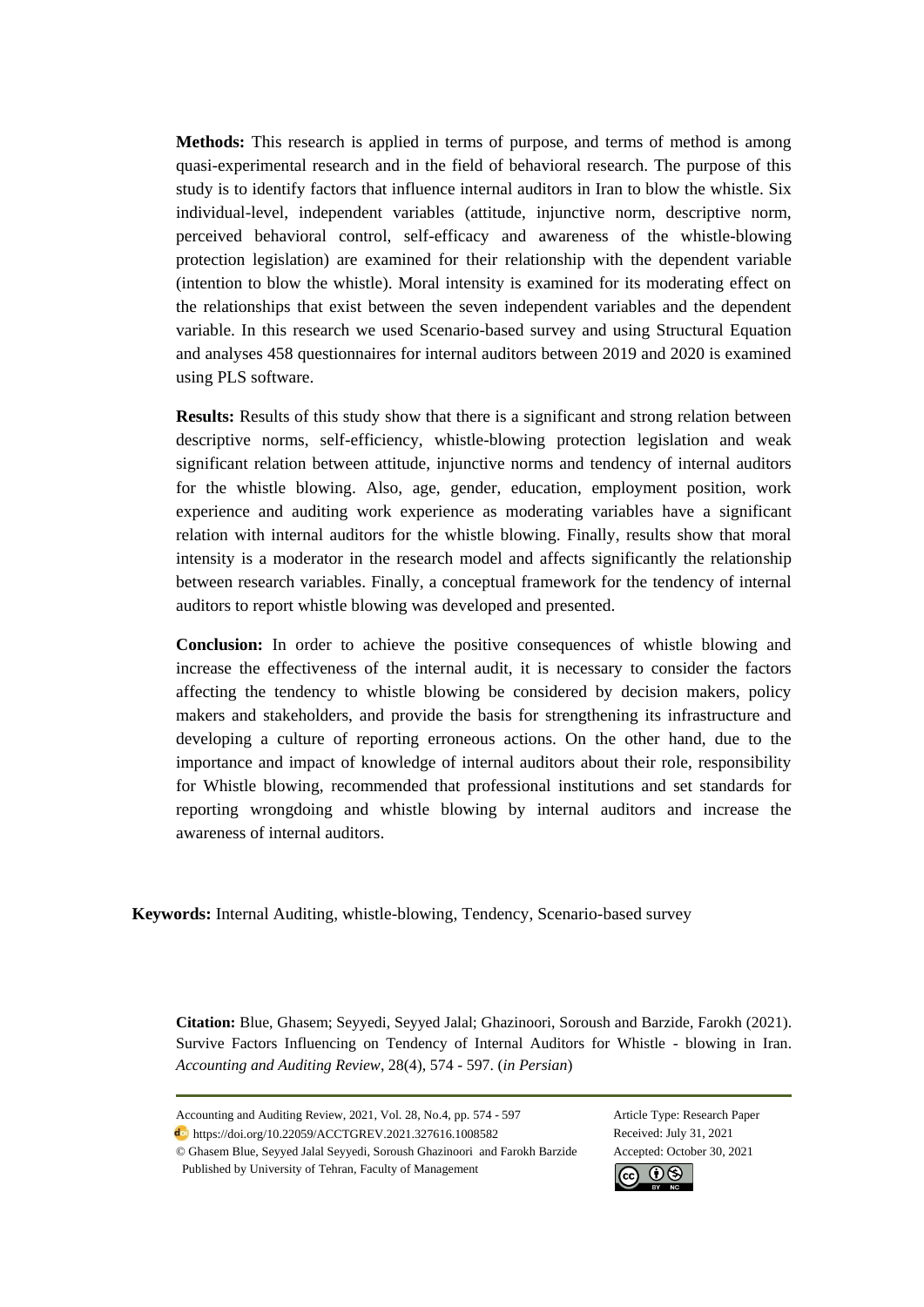

پژوهشي نوع مقاله: علمي

# **بررسي عوامل مؤثر بر گرايش حسابرسان داخلي به گزارشدهي اقدامات خطاكارانه در ايران**

#### **سم بولو قاس**

\* نويســنده مســئول، دانشــيار، گــروه حســابداري، دانشــكده مــديريت و حســابداري، دانشــگاه علامــه طباطبــائي، تهــران، ايــران. رايانامــه: ghbl lue20@yahoo.c com

#### **دجلال سيدي سيد**

دانشـــجوي دكتـــري، گـــروه حســـابداري، دانشـــكده مـــديريت و حســـابداري، دانشـــگاه علامـــه طباطبـــائي، تهـــران، ايـــران. رايانامــــه: s.jalal.seyyedi@gmail.com

# **ي وش قاضي نوري سرو**

دانشيار، گروه مديريت صنعتي، دانشكده مديريت و حسابداري، دانشگاه علامه طباطبائي، تهران، ايران. رايانامه: ghazinoori@gmail.com

### **خ برزيده فرخ**

دانشيار، گروه حسابداري، دانشكده مديريت و حسابداري، دانشگاه علامه طباطبائي، تهران، ايران. رايانامه: f.barzideh@yahoo.com

### **ه چكيده**

ه**دف:** سالانه بخش قابل توجهي از منابع شركت ها و سازمان ها بهعلت اقدامات خطاكارانه از بين مي٫ود. تقويـت و توسـعه گـزارش دهـي قدامات خطاكارانه از بهترين و اثربخشترين اقداماتي است كه مي¤وان براي پيشگيري و كشف اقدامات خطاكارانه اجرا كـرد. حسابرسـان داخلي بهعلت نقش و جايگاه منحصربهفردى كه دارند، بيشتر در معرض اقدامات خطاكارانه قرار ميگيرنـد و بايـد در خصـوص برخـورد بـا خطاكارى و گزارشگرى آن تصميمگيرى نمايند. پژوهش حاضر موضوع حسابرسى داخلى و گزارشدهـى اقـدامات خطاكارانـه در ايـران را بررسی کرده و به شناسایی عوامل مؤثر بر گرایش حسابرسان داخلی به گزارشدهی اقدامات خطاکارانه پرداخته است.

**روش:** پژوهش پيش رو از نظر هدف، كاربردى است و از نظر روش، در زمره تحقيقات شبهتجربى و در حوزه تحقيقات رفتارى قـرار دارد. در اين پژوهش از پيمايش سناريومحور و معادلات ساختارى استفاده گرديد.

**يافتهها:** نتيجه پژوهش نشان داد كه هنجارهاى توصيفى، خودكارآمدى، وجود قـوانين و مقـررات حمـايتى از گـزارش2ننـدگان اقـدامات خطاكارانه و كنترل رفتار دركشده، رابطه قوى و معنادار و نگرش و هنجارهاى تجويزى رابطه ضعيف و معنـادارى بـا گـرايش حسابرسـان داخلي به گزارشدهي اقدامات خطاكارانه وجود دارد. همچنين سن، جنسيت، تحصيلات، سمت سازماني، تجربه كاري و سابقه كاري مرتبط با حسابرسي، بهعنوان متغيرهاي كنترلي، ارتباط معناداري با گرايش به گزارشدهي اقدامات خطاكارانه دارد. افزون بر ايـن، شـدت اخلاقـي در مدل پژوهش نقش تعديلگرى دارد و ارتباط متغيرهاى پژوهش را بهطور معنادارى تحت تأثير قرار مىدهد.

ن**تيجه گيري:** بهمنظور افزايش أگاهي و دانش حسابرسان داخلي در خصوص نقش و وظيفه أنها در قبال گزارشدهي اقدامات خطاكارانــه، ضروری است نهادهای حرفهای و ذیصلاح، رهنمودها و استانداردهایی را در خصوص گزارشدهی اقدامات خطاکارانه توسـط حسابرسـان ي تدوين كنند. داخلي

**كليدواژهها:** حسابرسي داخلي، گزارش(دهي اقدامات خطاكارانه، گرايش به گزارش(دهي اقدامات خطاكارانه، پيمايش سناريو محور

ا**ستناد:** بولو، قاسم؛ سیدی، سیدجلال؛ قاضی نوری، سروش و برزیده، فرخ (۱۴۰۰). بررسی عوامل مؤثر بر گرایش حسابرسان داخلـی بـه گزارشدهی اقدامات خطاکارانه در ايران. *بررسی های حسابداری و حسابرسی،* ۲۸(۴)، ۵۹۲– ۵۹۷.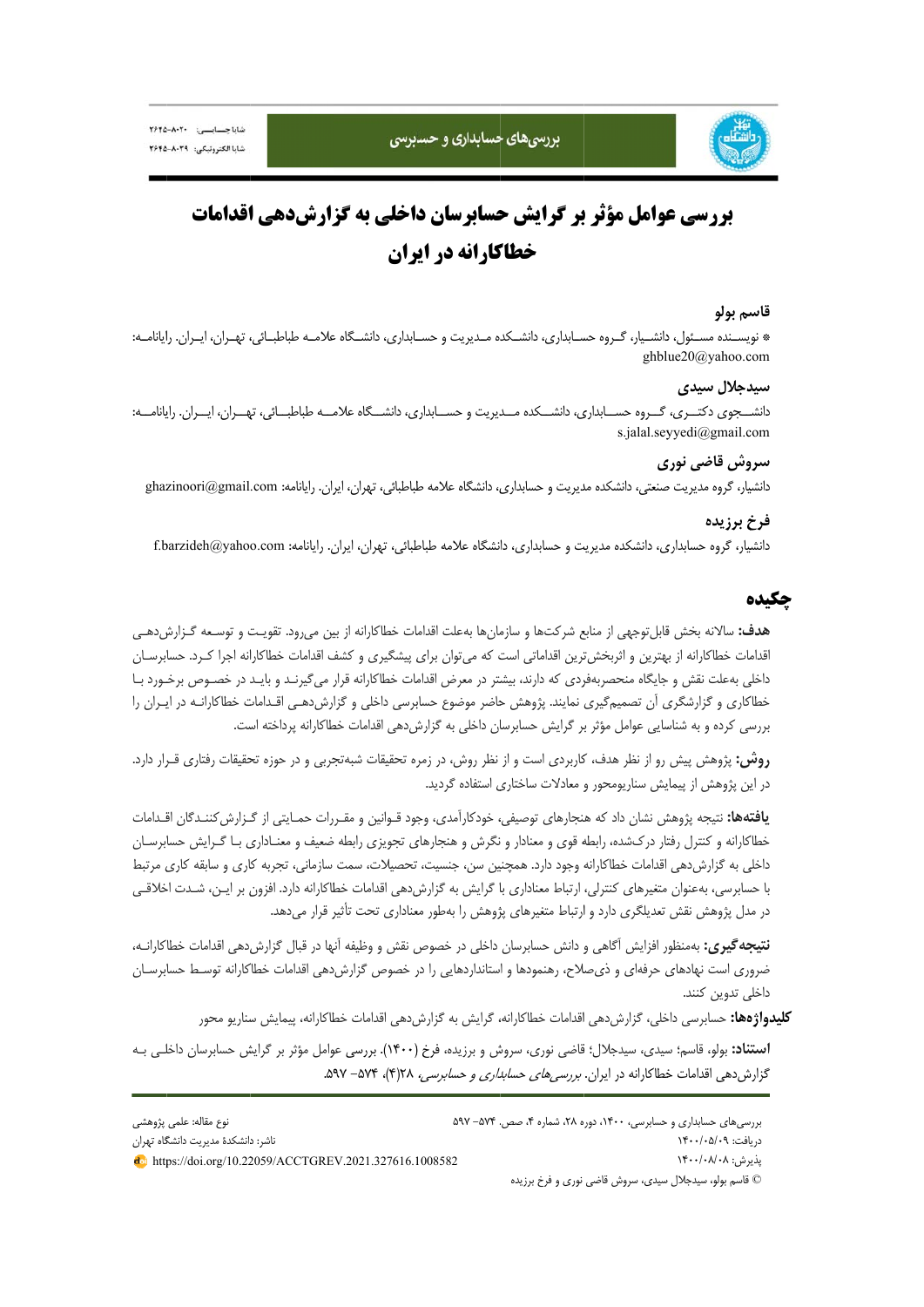# **<sup>1</sup> مقدمه**

ّوایل دهه ۲۰۰۰، دو شرکت بزرگ و مطرح به نام انرون ` و وردکام ّ، جهان را در شوک فرو برد. متعاقب آن رسواییهـای حسابداري شركت تسكو ً و رسوايي هاي مالي نظير مركز توان بخشي ذهني غرب لنـدن <sup>۵</sup> و دههـا نمونـهٔ ديگـر، از جملـه رخدادهایی بودند که گزارش دهندگان اقدامات خطاکارانه <sup>7</sup> اقدامات خطاکارانهٔ <sup>۷</sup> اشخاص پـا شـر کتهـا را آشـکار کردنـد. احتمالاً تا اين لحظه نيز بسياري از حقيقتها و پيامدهاي اقدامات خطاكارانه روشن نشده و جنبهها و مسائل متعـددي در اين رابطه مغفول مانده است، با اين حال، آنچه حائز اهميت است، ظرفيت و توانايي گزارشدهندگان براي گـزارشدهـي اقدامات خطاكارانه و بهتبع آن، نقش و تأثير بالقوة اين فعـل بـراي كـاهش پيامـدها و اقـدامهـاي خطاكارانـه و افـزايش شفافيت، پاک<code>دستي</code> و اعتماد عمومي است كه بايد بهدقت در كانون توجه قرار گيـرد (شـريف^، ۲۰۱۵). امـروزه، موضـوع گزارشدهي اقدامات خطاكارانه، به يكي از جريانهاي اصلي در رسانهها، نهادهـا و مجلـههـاي حرفـهاي، دانشـگاههـا و پژوهشگرها تبديل شده است (لي و ژاو`، ۲۰۱۸).

پژوهشهاي صورتگرفته در خصوص گزارش دهـي اقـدامات خطاكارانـه حـاكي از آن اسـت كـه توسـعهٔ فرهنـگ گزارشدهي اقدامات خطاكارانه، براي مقابله با اقدامات خطاكارانه نقش مهم و مؤثري دارد. پژوهشگران بر اين باورند كه گزارشدهي اقدامات خطاكارانة صورت گرفته، ميلياردها دلار براي سهامداران صرفهجـويي كـرده اسـت (ميلسـي، نيـر و دور كين ``، ٢٠٠٨، انجمن حسابرسان داخلي ``، ٢٠٢٠). از اين رو، گزارشدهـي اقـدامات خطاكارانـه، روش مهمـي بـراي جلوگيري و شناسايي اقدامات سوء و ناكارآمد است (زكريا<sup>۱۲</sup>، ۲۰۱۵). علي رغم مزيتهاي فراواني كه گزارش دهي اقدامات خطاكارانه در سازمانها و جوامع دارد، مشاهده ميشود كه گاهي افرادي كه اقدامات خطاكارانه را شناسـايي يـا مشـاهده می كنند، تمايلی به گزارشدهی آن ندارند (روسشيلت<sup>۱۳</sup>، ۲۰۰۸)؛ حسابرسان داخلی نيز مستثنا از ايـن امـر نيسـتند. حـوزهٔ فعاليت حسابرسان داخلي در سازمانها گستردهتر و متنوعتر است، به همين دليل آنها با موقعيتهاي بيشتري در خصوص اقدامات خطاكارانه مواجه ميشوند به همين علت، حسابرسان داخلي نقش مهمي در مديريت سازماني ايفا ميكنند (نير و ميسلي، 1985؛ شريف، 2015).

نكته تأملبرانگيز آن است كه گاهي شركتهايي كه اقدامات خطاكارانة آنها منتشر و رسانهاي شد، حسابرس داخلي داشتند (شريف، 2015). با اين حال، برخي از اين رخدادها توسط اشخاصي غير از حسابرسان داخلي گزارش شده است. در اينجا چند سؤال مطرح ميشود: آيا حسابرسان داخلي به وظايف و تعهدات خود عمل كرده و فرايند حسابرسي را بهدرستي

- 5. West London Mental Health NHS Trust
- 6. Whistleblower
- 7. Wrong doing 8. Sharif
- 9. Lee & Xiao
- 10. Miceli, Near & Dworkin
- 11. Institute of Internal Auditors (IIA)
- 12. Zakaria
- 13. Rothschild

<sup>.1</sup> اين مقاله مستخرج از رساله دكتري است

<sup>2.</sup> Enron

<sup>3.</sup> WorldCom

<sup>4.</sup> Tesco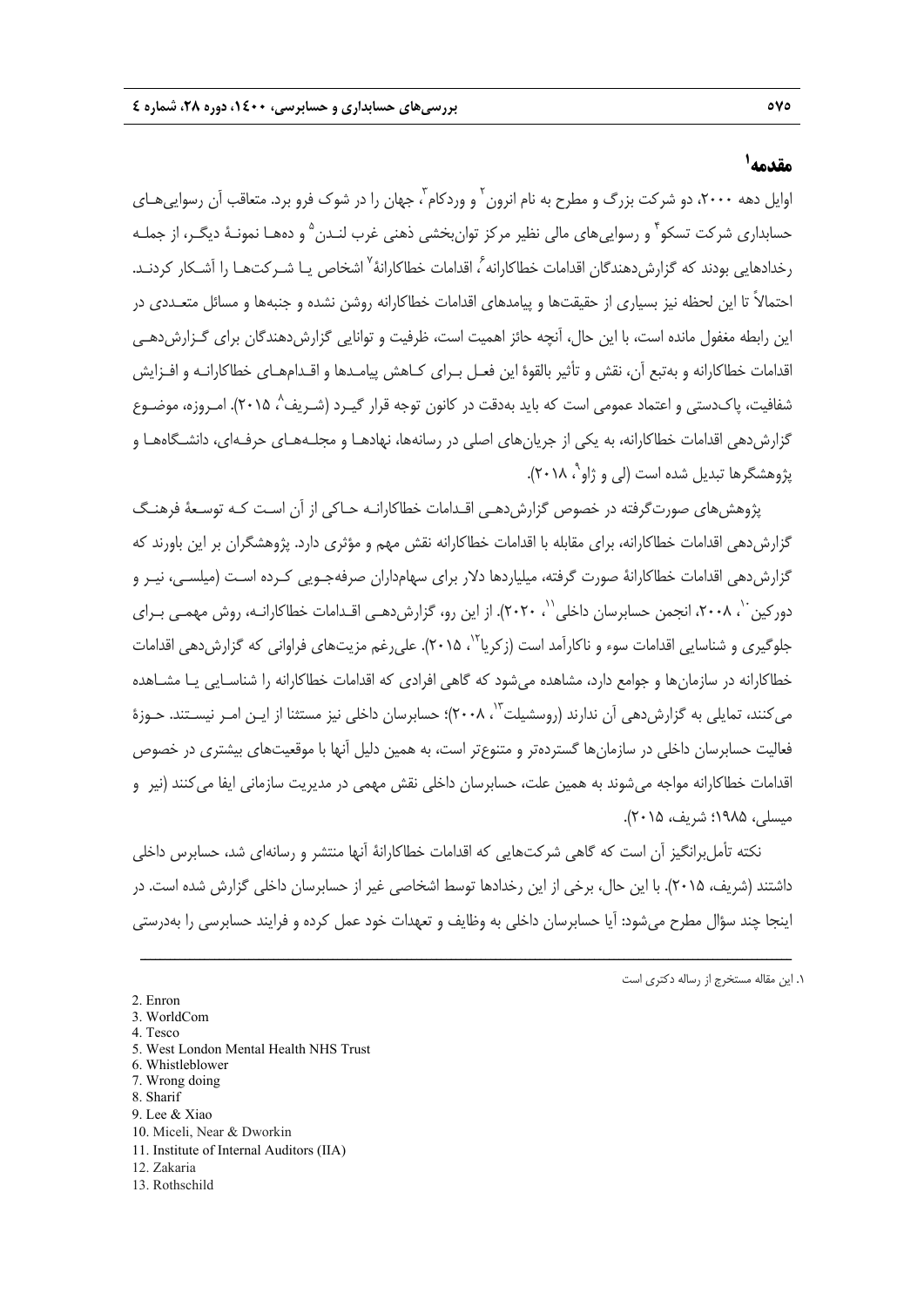برنامهريزي و اجرا كرده بودند؟ آيا حسابرسان اقدامات خطاكارانه شناسايي شده را گـزارش كـرده بودنـد؟ چـرا بعضـي از حسابرسان داخلي، اقدامات خطاكارانه را گزارش ميكنند و بعضي ديگر از آن چشمپوشي ميكنند؟ پاسخ به اين سؤالهـا، بهويژه در حرفه حسابرسي كه بهدنبال احياي حيثيت و اعتماد مخدوش شده خود است، بسـيار مهـم اسـت (بنـي مهـد و بيگي، 1391).

عليرغم اهميت و ضرورت اين مطلب، محققان معدودي به اين حوزه پرداختهاند و آگاهي كامـل در ايـن خصـوص وجود ندارد. همچنين تاكنون ابعاد و مؤلفههاي موضوع تحقيق در محـيط ايـران بررسـي نشـده اسـت و آگـاهي و درك صحيح و دقيقي از اين موضوع وجود ندارد. اين در حالي است كه در سال 1391 سازمان بورس و اوراق بهادار شـركتهـاي پذيرفتهشده را به استقرار كميته و واحد حسابرسي داخلي ملزم كرد. با اين حـال، در ايـران تحقيقـي در خصـوص گـرايش و ديدگاه حسابرسان داخلي به گزارش دهي اقدامات خطاكارانه وجود ندارد. با توجه به آنچه بيان شد، اين پژوهش بـهدنبـال پاسخ به اين سؤال است كه چه عواملي بر گرايش حسابرسان داخلي براي گزارشدهي اقدامات خطاكارانه اثر ميگذارد؟

كردستاني و رجبدري (1400) در پژوهشي به شناسايي عوامل مؤثر بر گـزارش تقلـبهـاي مـالي پرداختنـد و بـر موضوع پديدة تماشاگري تمركز كردند. در اين پژوهش به جنبة ديگري از موضـوع نيـز توجـه شـده و آن، قصـد و نيـت حسابرسان داخلي به گزارشدهي اقدامات خطاكارانه است. از اين رو، اين پژوهش جزء نخستين پژوهشهايي اسـت كـه موضوع حسابرسي داخلي و گزارشدهي اقدامات خطاكارانه را در ايران بررسي كرده و درصدد برآمده است تا عوامل مؤثر بر گرايش حسابرسان داخلي به گزارشدهي اقدامات خطاكارانه را شناسايي و مدلسازي كند. در قسمت، ابتدا بيان مسئله، مروري بر پيشينه، مباني نظري و فرضيههاي پژوهش ارائه ميشود. در ادامه، روش پژوهش معرفي شده و نحوه گردآوري دادهها و نتايج تجزيه و تحليل دادهها گزارش ميشود و در پايان نيز پيشنهادهاي پژوهش بيان خواهد شد.

# **مباني نظري**

سالانه بخش چشمگيري از منابع، بهواسطه اقدامات خطاكارانه از بين ميرود. سازمانها و دولتها اقدامات مختلفي نظيـر بهبود نظام كنترلهاي داخلي، بهبود گزارشگري مالي، بهروزرساني قوانين و مقررات و تعيين مجازاتهاي سنگين را براي كاهش اقدامات خطاكارانه در نظر گرفتهاند (احمد $'$ ، ۲۰۱۱). اين در حـالي اسـت كـه تجربـه سـاير كشـورها و همچنـين پژوهشهاي صورت گرفته نشان ميدهد كه يكي از مؤثرترين، بهترين و بهموقعتـرين راهكارهـايي كـه مـيتـوان بـراي كاهش اقدامات خطاكارانه در نظر گرفت، توسعه و ترويج فرهنگ گزارش دهي اقدامات خطاكارانه است (شريف، ۲۰۱۵).

انجمن حسابرسان بريتانيا<sup>7</sup>، گزارش‹هي اقدامات خطاكارانه را وضـعيتي تعريـف كـرده اسـت كـه در آن كارمنـدان، پيمانكاران يا تأمين كنندگان از طريقي به غير از كانال عادي مديريت، اقدامها و فعاليتهاي مشكوك را گزارش ميكننـد (لي و ژاو، 2018). اقدامات خطاكارانه طيف گستردهاي دارد و بهطـور كلـي، اَعمـال غيرقـانوني يـا غيراخلاقـي را شـامل ميشود. از جمله اقدامات خطاكارانه، ميتوان به موارد شديد و جدي نظيـر تقلـب در گزارشـگري مـالي (ماننـد انـرون و وردكام)، ناديدهگرفتن و قصور در ايفاي وظايف و تعهداتي با آثار نامطلوب بر امنيت و سلامت جامعـه (ماننـد بيمارسـتان

<sup>1.</sup> Ahmad

<sup>2.</sup> Chartered Institute of Auditors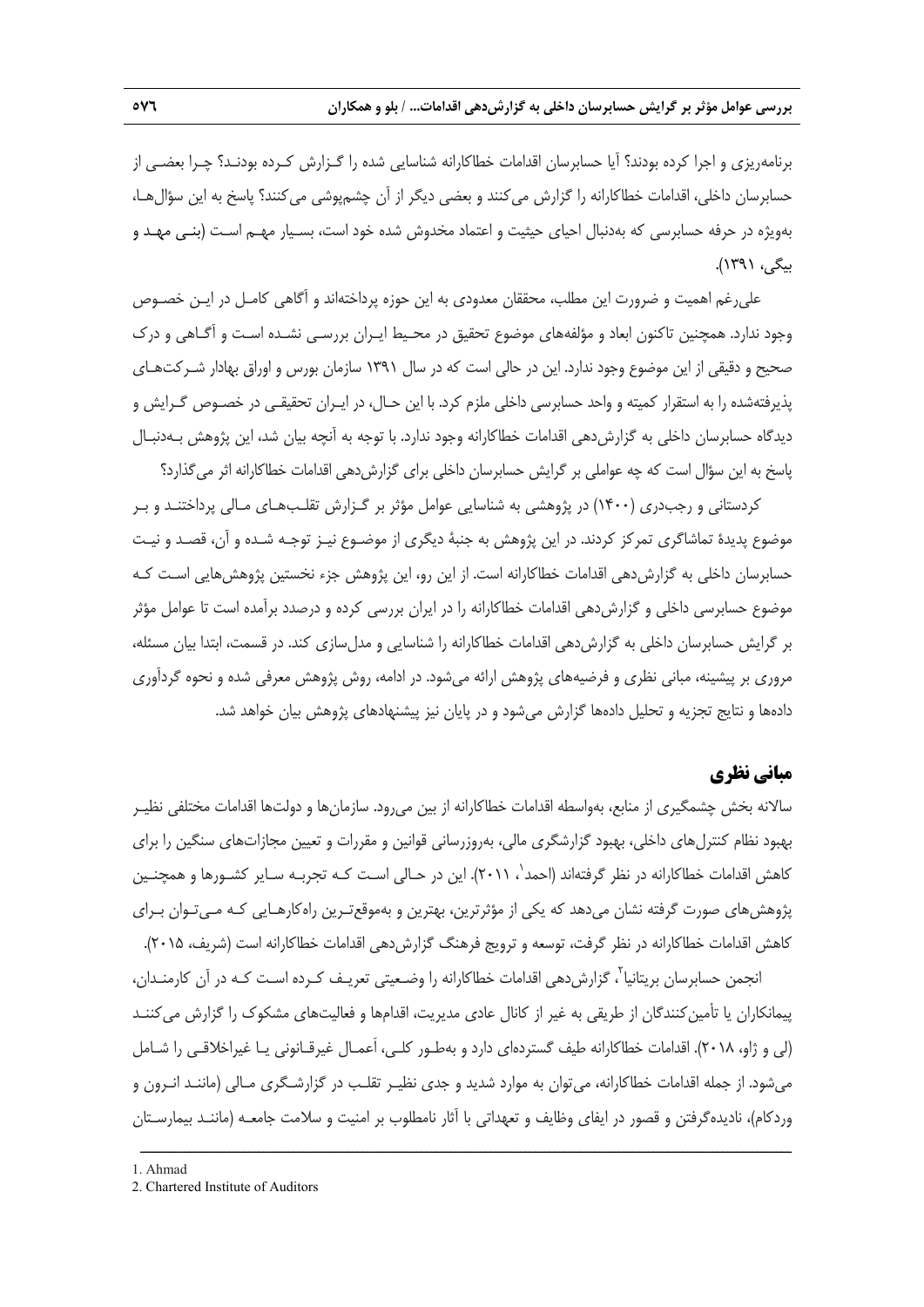آلدرهي <sup>(</sup> ليورپول و بيمارستان سرپايي بريستول سلطنتي <sup>٢</sup>)، فعاليتها و تجارتهاي متقلبانه و پول شويي (مانند شركت اچ باس ّ)، توليد محصولات مضر و خطرناک (مانند سازمان غذا و دارو، آسترازنكا<sup>۴</sup>، گلازو اسميت كلين <sup>۵</sup>)، عدم رعايت قوانين و مقررات و حتي اقدامات غيراخلاقي نظير سرقت علمي، منسوبكردن اقدامات و تلاشهاي ساير اشخاص به نام خود و مانند اينها اشاره كرد (شريف، 2015 و الي، 2014). به افرادي كه اقدامات خطاكارانه را شناسايي و گزارش ميكنند (چـه از طريق مجاري داخلي و چه خارجي)، گزارش كنندگان اقدامات خطاكارانه ً مي گويند (الي، ۲۰۱۴).

در سال هاي اخير راجع به گزارش دهي اقدامات خطاكارانه مباحث مختلفـي مطـرح شـده اسـت، بسـياري معتقدنـد حسابرسان داخلي شايستهترين و مطمئنترين كاركنان براي اين منظور هستند (ميسلي و همكاران<sup>٧</sup> ١٩٩١). حسابرسـان داخلي، بهعنوان يكي از كاركنان درونسازماني، بهتر ميتوانند اقدامات خطاكارانه را شناسايي كرده و با توجه به مسئوليت قانوني و قراردادي خود، اطلاعات كافي را جمعآوري و گزارش كنند. ساير كاركنان نيـز مـيتواننـد از طريـق حسابرسـان داخلي، اقدامات خطاكارانه را گزارش دهند و با اطلاعرساني از اين رخداد، منتظر بازخورد باشـند (نيـر و ميسـلي ^ ١٩٨۵). اين در حالي است كه بخشي از شرح شغلي حسابرسان داخلي، شناسايي و گزارش اقـدامات غيرقـانوني اسـت و فرهنـگ سازماني بسياري از سازمانها نيز بهگونهاي است كه كاركنان را ترغيب ميكنـد تـا اقـدامات غيراخلاقـي را شناسـايي و درصدد حذف آن برآيند. اين موارد مؤيد آن است كه حسابرسان داخلي، بهعلت و موقعيت سازماني و همچنين، اختيـارات قانوني كه به آنها محول شده است، حسب مورد اقدامات خطاكارانه را بـه مـديرعامل، كميتـه حسابرسـي، هيئـتمـديره، انجمنهاي حرفهاي، دولت، رسانهها يا سازمانها و نهادهاي ذيصلاح (نظير سازمان بورس يا بانـك مركـزي) گـزارش كنند. اينكه گزارش دهي اقدامات خطاكارانه به چه كسي و چگونه ارائـه شـود تـا حـدي بـه قضـاوت حرفـهاي و شـرايط اقتضايي برميگردد (شريف، 2015).

حسابرسان داخلي زير نظر كميته حسابرسي و هيئتمديره مشغول كار ميكنند و استانداردهاي حرفـهاي و كـدهاي اخلاقي، تأكيد ميكند كه آنها ميبايست در ايفاي وظايف و مسـئوليتهـاي خـود بـيطرفـي، اسـتقلال و درسـتكاري را سرلوحه كار خود قرار دهند، با اين حال، مسلم است كه اين گروه در نهايت جزء كاركنان شركت هسـتند و ممكـن اسـت كه از پيامدهاي گزارشدهي اقدامات خطاكارانه (نظير از دستدادن شغل، طرد شدن از گروه، اقـدامات تلافـيجويانـه يـا مانند اينها) بهطور كامل در امان نباشند. اين موضوع زماني بيشتر مطرح است كه مديريت ارشد شركت، درگيـر اقـدامات خطاكارانه باشد و حسابرسان، داخلي شخص ذيصلاحي را در داخل شركت براي اطـلاعرسـاني و ارائـه گـزارش نيابنـد (احمد، 2011). از سوي ديگر محمدرضايي و فرجي (1398) در پژوهشي كيفيت حسابرسي را در ايـران بررسـي كردنـد و دريافتند كه كيفيت حسابرس، تابعي از عوامل محيطي است و در ايران تقاضا براي حسابرسي، بيشتر بـر الزامـات قـانوني

- 2. Bristol Royal Infirmary
- 3. HBOS
- 4. AstraZeneca
- 5. GlaxoSmithKline
- 6. Whistleblower
- 7. Miceli, Near & Schwenk
- 8. Near & Miceli

<sup>1.</sup> Alder Hey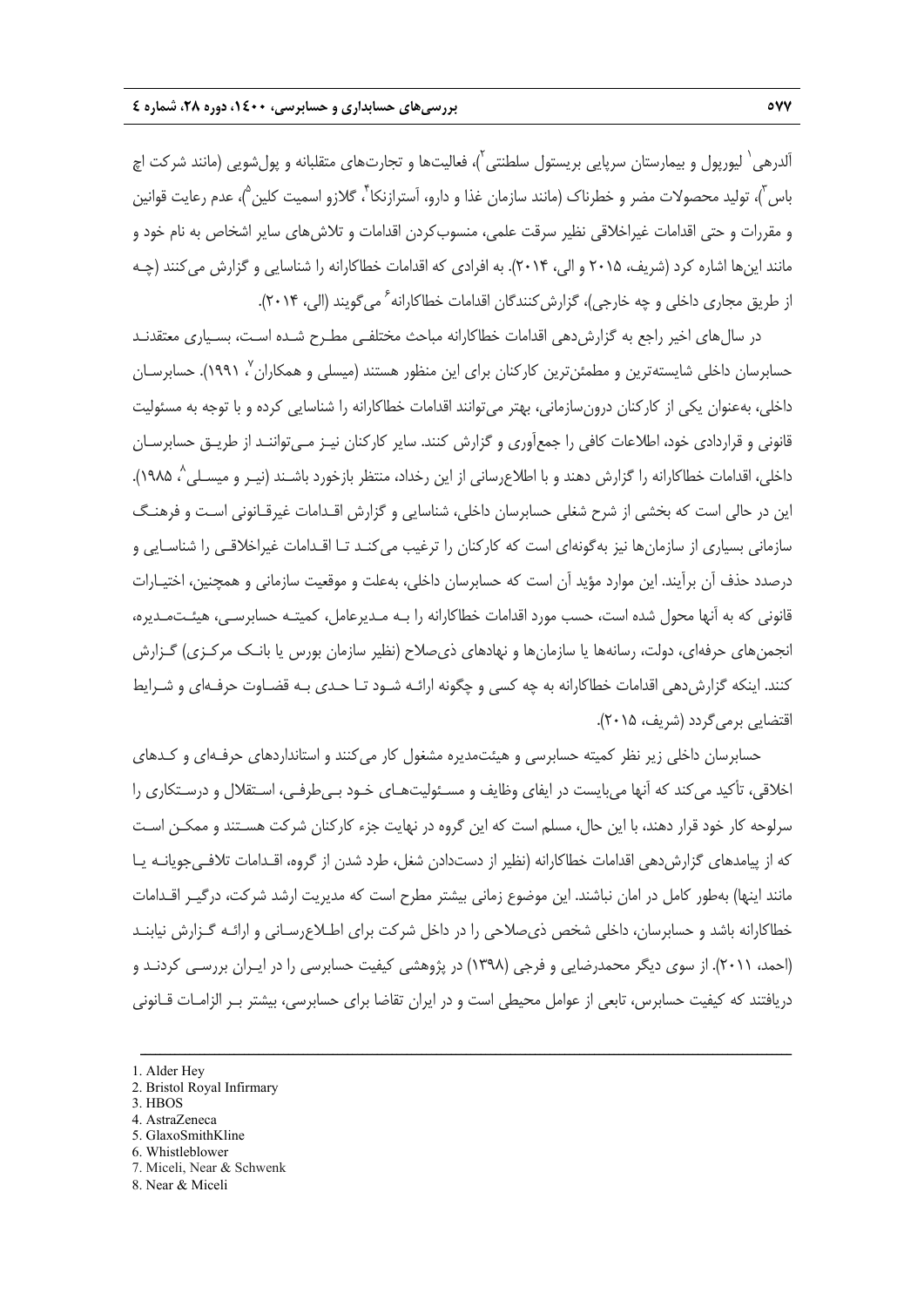مبتني است. از سوي ديگر، شواهد اين پژوهش حاكي از آن است كه تقاضـاهاي چنـداني بـراي حسابرسـي باكيفيـت در سازمانهاي ايراني (اعم از دولتي و خصوصي) وجود ندارد. اين موضوع زماني تشديد ميشود كه مديريت ارشد نيز درگيـر اقدامات خطاكارانه باشد.

تحقيقات نشان داده است كه بسياري از حسابرسان داخلي، موقعيت خاص و دشوار براي تصميمگيري در خصـوص گزارشدهي اقدامات خطاكارانه و نحوه و طريقه آن را تجربه كردهاند (شريف، 2015). زماني كه شخصي اقدام خطاكارانه را مشاهده ميكند، سه گزينه پيش رو دارد: سكوت اختيار كند و اقدام خطاكارانه را ناديده بگيرد؛ سازمان يا محيط مربوطه را ترک کند يا اينکه اقدامات خطاکارانه را به اشخاص ذي صلاح گـزارش کنـد (مسـمرمگنوس و ويسوسـواران '، ۲۰۰۵). انتخاب هريك از اين گزينهها، تحت تأثير ويژگيهاي شخصي، آگاهي و تفسير فرد از سطح مسئوليت، اهميت موضوع يا هزينههاي مستقيم و غيرمستقيم گزارش دهي اقدامات خطاكارانه قرار خواهد گرفت (بيگي، بني مهد، رئيس;اده و رويايي،  $.(\gamma$ ۹۵

بهطور كلي حدود و ثغور نقش و مسئوليتهاي حسابرسان داخلي براي گزارشدهي اقـدامات خطاكارانـه، پيچيـده و مستلزم تحقيق و بررسي است. به لحاظ حرفهاي، اعتقاد بر اين نيست كه كار و وظيفه حسابرسـان داخلـي، شناسـايي يـا جلوگيري از اقدامات خطاكارانه است، با اين حال، بديهي است كه حسابرسان داخلي طـي دوران حرفـهاي خـود بـا ايـن موقعيتها مواجه شده و مجبور شوند تصميمگيري كنند (شريف، 2015). قوانين حاكم نيز ميخواهد كه حرفه حسـابداري و ساير نهادهاي قانوني ذينفع، به مقوله گزارشدهي اقدامات خطاكارانه توجه جدي داشته باشند و آن را در بخش مهم و حساسي از فرهنگ سازماني بگنجانند (احمد، 2011). اين در حالي است كه در ايران، قوانين محكمي در خصوص حمايت از گزارشدهندگان اقدامات خطاكارانه وجود ندارد و فقط در قانون مبارزه با پولشويي، كمابيش به اين موضوع اشاره شده است. در بخش سومِ لايحهاي كه اخيراً در خصوص شفافيت اقتصادي تدوين شده اسـت، موضـوع حمايـت از افشـاگران مفاسد اقتصادي به بحث گذاشته شده و همانند بسياري از كشورهاي پيشرو در مبارزه با فساد، مقرر شده است كه چنانچه شخصي وقوع فساد يا جرم يا تخلف اقتصادي را به مراجع قانوني ذيربط اعـم از قضـايي و اداري گـزارش كنـد، ضـمن برخورداري از حمايت قضايي و انتظامي، از هرگونه اقدام تنبيهي يا تلافيجويانه خاطيان مصون است و مشـمول پـاداش نيز خواهد بود. با اين حال، تاكنون لايحه فوق بهصورت قانون درنيامده است و ضمانت اجرايي نيز ندارد.

در منشور كميته حسابرسي مصوب سازمان بورس و اوراق بهادار بر شناسايي، كشف، گزارش و پيشـگيري اقـدامات خطاكارانه تأكيد ويژهاي شده است. بهطور مثال، در بند 4 ماده 3 آن مقرر شده است كـه كميتـه حسابرسـي مـيبايسـت چارچوب و فرايند مناسبي براي دريافت، نگهداري و رسيدگي به شكايتها و گزارشهـاي تخلـف دريـافتي در رابطـه بـا گزارشگري مالي و كنترلهاي داخلي يا ساير موضوعات مربوط به شركت و شركتهاي فرعـي وضـع و بـر عملكـرد آن نظارت كند. همچنين طبق ماده 7 آن، كميته حسابرسي ملزم شده است كه بهگونهاي برنامهريـزي و فعاليـت كنـد تـا از سلامت گزارشگري مالي، رعايت قوانين و مقررات، برآوردها و قضاوتهاي عمده صـورت گرفتـه و موضـوعاتي كـه اثـر بااهميتي بر صورتهاي مالي دارد، اطمينان معقولي كسب كند. اين موارد دلالـت بـر ايـن دارد كـه كميتـه حسابرسـي و

<sup>1.</sup> Mesmer Magnus and Viswesvaran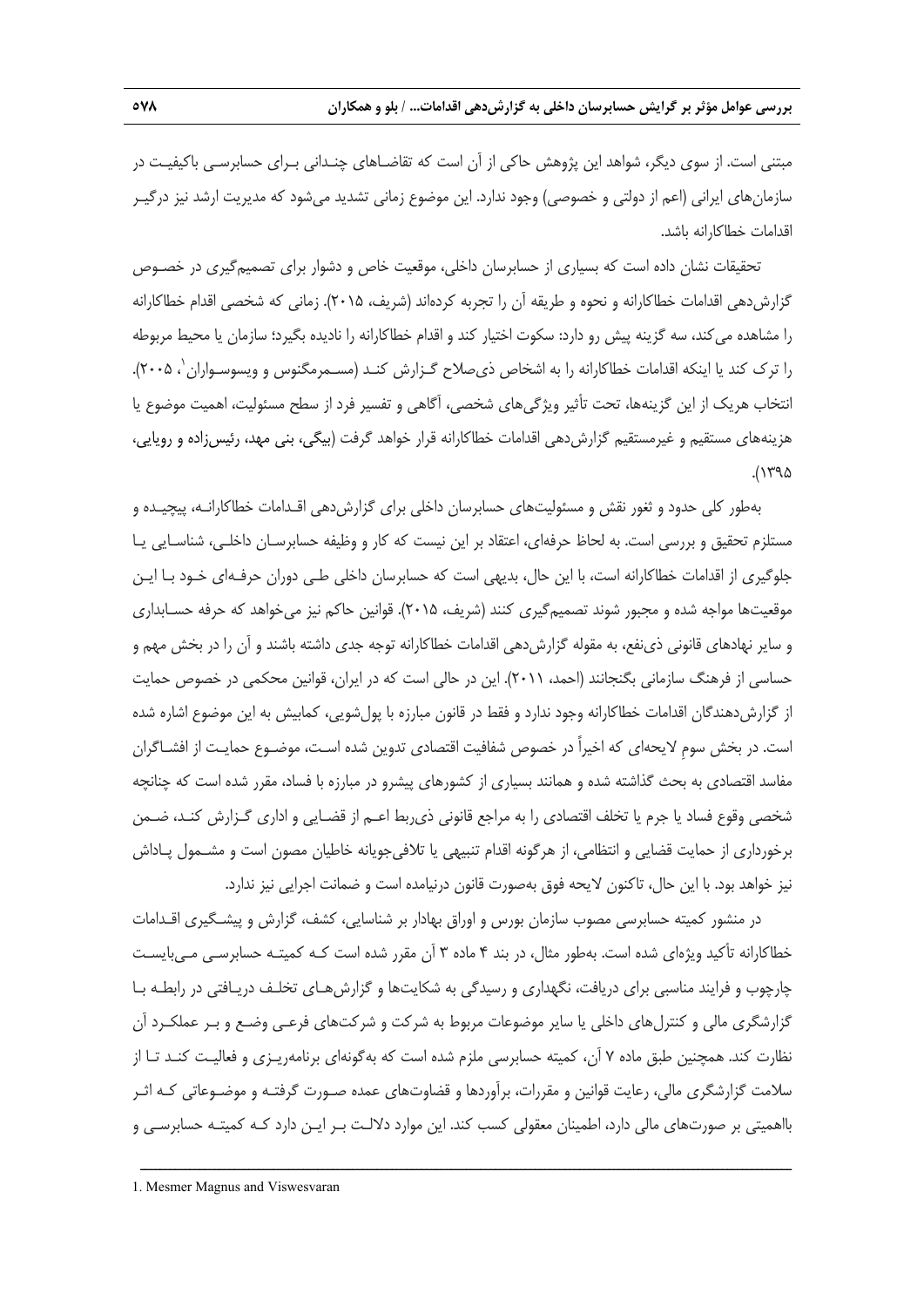متعاقب آن حسابرسان داخلي، ميبايست سازوكاري را تعبيه كنند كه در خصوص پيشگيري، شناسايي و گزارش اقـدامات خطاكارانه مؤثر واقع شود. با مطالعه ادبيات تحقيق و رهنمودهاي نهادهاي حرفهاي، ميتوان دريافت كه يكي از وظايف و همچنين انتظارات جامعه، سازمانها، ذينفعـان و نهادهـاي حرفـهاي از حسابرسـان داخلـي، ايـن اسـت كـه روشهـا و فعاليتهاي خود را بهگونهاي طراحي و اجرا كنند كه اقدامات خطاكارانه را كشف و گزارش كننـد. ايـن تحقيـق در صـدد پاسخگويي به اين سؤال است كه چه عواملي بر گرايش حسابرسان داخلي ايراني به گزارشدهي اقدامات خطاكارانه مـؤثر است و چه تأثيرهايي بر قصد گزارشدهي ميگذارد؟

# **پيشينه تجربي پژوهش**

آرنولد و پونمون ( ۱۹۹۱) تصميم و قصد گزارشدهي اقدامات خطاكارانه را ميان حسابرسـان داخلـي بـهصـورت تجربـي بررسي كردند و دريافتند كه احتمال گزارشدهي اقدامات خطاكارانه توسط حسابرسان داخلي با استدلال اخلاقـي، رابطـه مستقيمي دارد.

ميسلي و همكارانش (1991) مشاهده كردند كه حسابرسان داخلي، وقتي براي اجراي وظايفشـان بـهطـور اخلاقـي توجيه نميشوند، احتمال كمتري دارد كه اقدامات خطاكارانه را گزارش كنند. همچنين آنها مشـاهده كردنـد كـه چنانچـه تخلفات صورت گرفته، به كارمندان سطح پايين مربوط باشد، احتمال بيشتري وجود دارد كه حسابرسان داخلي خطاكـاري را گزارش كنند.

ژو و زيگنفوس ٔ (۲۰۰۸) دريافتند كه در صورت وجود پاداش نقدي يـا قراردادهـاي بلندمـدت كـاري (قراردادهـاي بلندمدت استخدامي)، احتمال گزارش تقلبهاي گزارشگري بين حسابرسان داخلي افزايش مييابد.

شيفرت و همكاران (٢٠١٠) دريافتند كه تصميم به گزارش دهي اقدامات خطاكارانــه توسـط حسابرسـان داخلـي بـا درك عدالت سازماني گزارشدهي اقدامات خطاكارانه رابطة مثبتي دارد. به بيان ديگر، هرچقدر شخص باور داشـته باشـد كه سيستم گزارشدهي اقدامات خطاكارانه مثبت و عادلانه است، احتمال بيشتري دارد كه موارد و موضوعات مربـوط بـه اقدامات خطاكارانه را گزارش كند.

شريف (2015) در رساله دكتري خود، عوامل مؤثر بر گزارش اقدامات خطاكارانه را در بين حسابرسان داخلي بريتانيا بررسي كرد. وي دريافت كه بين انگيزة گزارش اقدامات خطاكارانه و نگرش به گزارش اقـدامات خطاكارانـه، هنجارهـاي دستوري و توصيفي، كنترل رفتار درك شده، خودكارآمدي، تضاد بـين حرفـه ـ سـازمان و آگـاهي از قـوانين حمـايتي در خصوص گزارش اقدامات خطاكارانه، رابطه مثبت و معناداري وجود دارد. همچنين، شـدت اخلاقـي، روابـط بـين نگـرش گزارش اقدامات خطاكارانه، هنجارهاي دستوري و توصيفي را تعديل ميكند. علاوه بر آن، عوامـل فـردي (متغيرهـاي در سطح شخص) در انگيزة گزارش اقدامات خطاكارانه بين حسابرسان داخلي، نقش مهمي ايفا ميكند.

لي و ژاو (2018) مشاهده كردند كه انگيزه گزارشدهي اقدامات خطاكارانه (از مجاري داخلي يا خارجي) بـا عوامـل

<sup>1.</sup> Arnold & Ponemon

<sup>2.</sup> Xu & Ziegenfuss

<sup>3.</sup> Seifert, Sweeney, Joireman & Thornton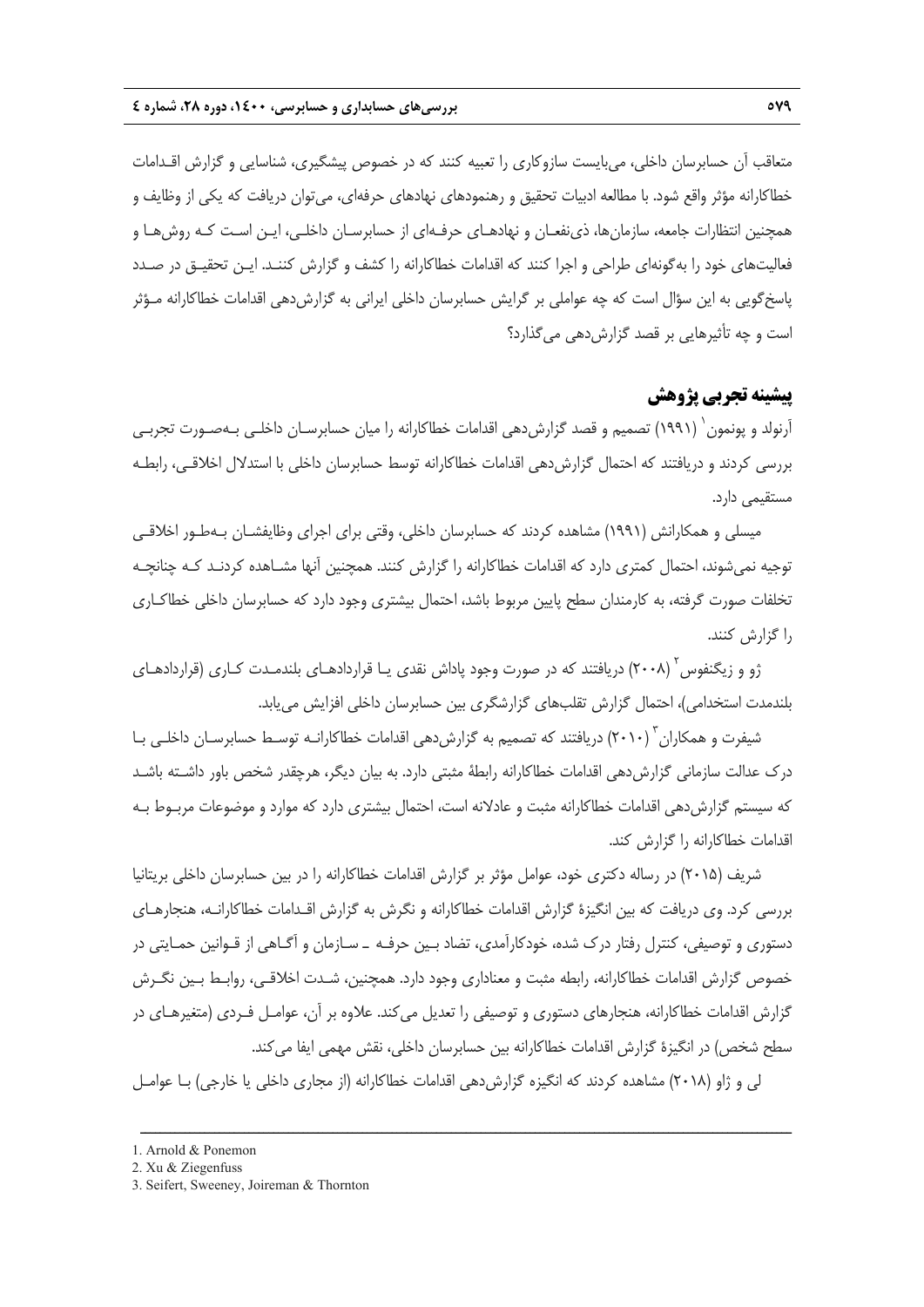جمعيتشناختي نظير جنسيت، سطح تحصيلات، موقعيت شغلي، نوع سازمان (سلسلهمراتبي يا سطوح سـازماني) و ديـنداري اشخاص مرتبط است. آنها همچنين دريافتند كه سن يكي از عوامل مرتبط با گزارشدهي اقدامات خطاكارانه است.

بيگي و همكارانش (1395) در پژوهشي، تأثير ويژگيهاي رفتاري فرصتطلبي بر هشداردهي حسابرسان مستقل را بررسي كردند. آنها نشان دادند كه فرصتطلبي بر هشداردهي حسابرسان تأثير منفي و معناداري ميگذارد. همچنين، ايـن تأثير بهواسطه برداشت حسابرسان از عواقب اقدامات خطاكارانه سازمان و مسئوليت فردي حسابرسان در زمينه افشاي اين خطاكاريها و نيز، هزينههاي مترتب با افشاي اين خطاكاريها، شدت مييابد.

نمازي و ابراهيمي (1395) در پژوهشي عوامل مؤثر بر قصد گزارش تقلبهاي مـالي توسـط حسـابداران را بررسـي كردند و دريافتند كه عدالت سازماني، نگرش به موضوع گزارشگري، ويژگـيهـاي شخصـيتي فعـال، ديـنداري و شـدت اخلاقي، بر قصد گزارش تقلبهاي مالي اثر مثبت و معناداري دارد.

اخروي، رحيميان و قرهداغي (1397) در تحقيقي عوامل مؤثر بر اثربخشي حسابرسـي داخلـي را از ديـدگاه اعضـاي كميته حسابرسي بررسي كردند و دريافتند كه وجود حسابرسي داخلي در سازمانها، به تنهايي نميتوانـد متضـمن تحقـق اهداف كامل سازماني و مديريتي باشد.

مشايخي، ونكي و سيونديان (1400) پس از ارزيابي و بررسي مطالعات صورت گرفته در حوزه حسابرسي داخلي طي صد سال گذشته، دريافتند يكي از موضوعاتي كه به توجه بيشتر حسابرسان داخلي و نهادهـاي ذيربـط نيـاز دارد، حـوزه گزارش دهي اقدامات خطاكارانه است.

كردستاني و رجبدري (1400) در پژوهشي عوامل مؤثر بر گزارشدهي داخلي تخلفهاي مالي را با تأكيد بر پديـده تماشاگري در ايران بررسي كردند. آنها براي اين منظور، از روش تحليل محتوا به همراه مصاحبه با خبرگان بهـره بردنـد. نتايج پژوهش حاكي از آن بود كه عوامل سازه فردي، بين فردي، اخلاقي ـ فرهنگي، اداري ـ مديريتي و ويژگي تخلـف، از عوامل بسيار مهم و مؤثر بر گزارشدهي داخلي تخلفهاي مالي و پديده تماشاگري اسـت و بـر نحـوه عمـل افـراد در خصوص گزارش تخلفها يا تماشاگر بودن تأثير ميگذارد.

# **روششناسي پژوهش**

اين پژوهش كه از نوع پژوهشهاي كاربردي محسوب ميشود و در دستة تحقيقـات شـبهتجربـي و در حـوزه تحقيقـات رفتاري قرار ميگيرد. بهمنظور جمعآوري اطلاعات، از ابزار پرسشنامه سناريومحور و براي آزمون پيمايش سناريومحور، از معادلات ساختاري و نرمافزار PLS استفاده شده است. در اين پژوهش از 3 سناريو استفاده شد كه پيش از اين مورد توجه پژوهشگران متعددي قرار گرفته بود و از اعتبار بالايي برخوردار بود. محور سناريو اول مربوط به خطاكاري در سطح فردي و درون سازماني، سناريو دوم مربوط به خطاكاري در سطح سازمان و سناريو سوم نيز خطاكاري در سطح وسيعي بود كـه آثار اجتماعي گستردهاي دارد. سناريوها بر اساس فرضيهها و سؤالهاي تحقيق طراحي شـده اسـت و پاسـخدهنـدگان در شرايطي قرار ميگيرند كه ناچارند تصميم، قضاوت يا واكنشي انجام دهند.

پيمايش سناريو محور روشي است كه پژوهشگران پيشين توصيه كردند در مورد تحقيقات مربوط به تصـميمگيـري،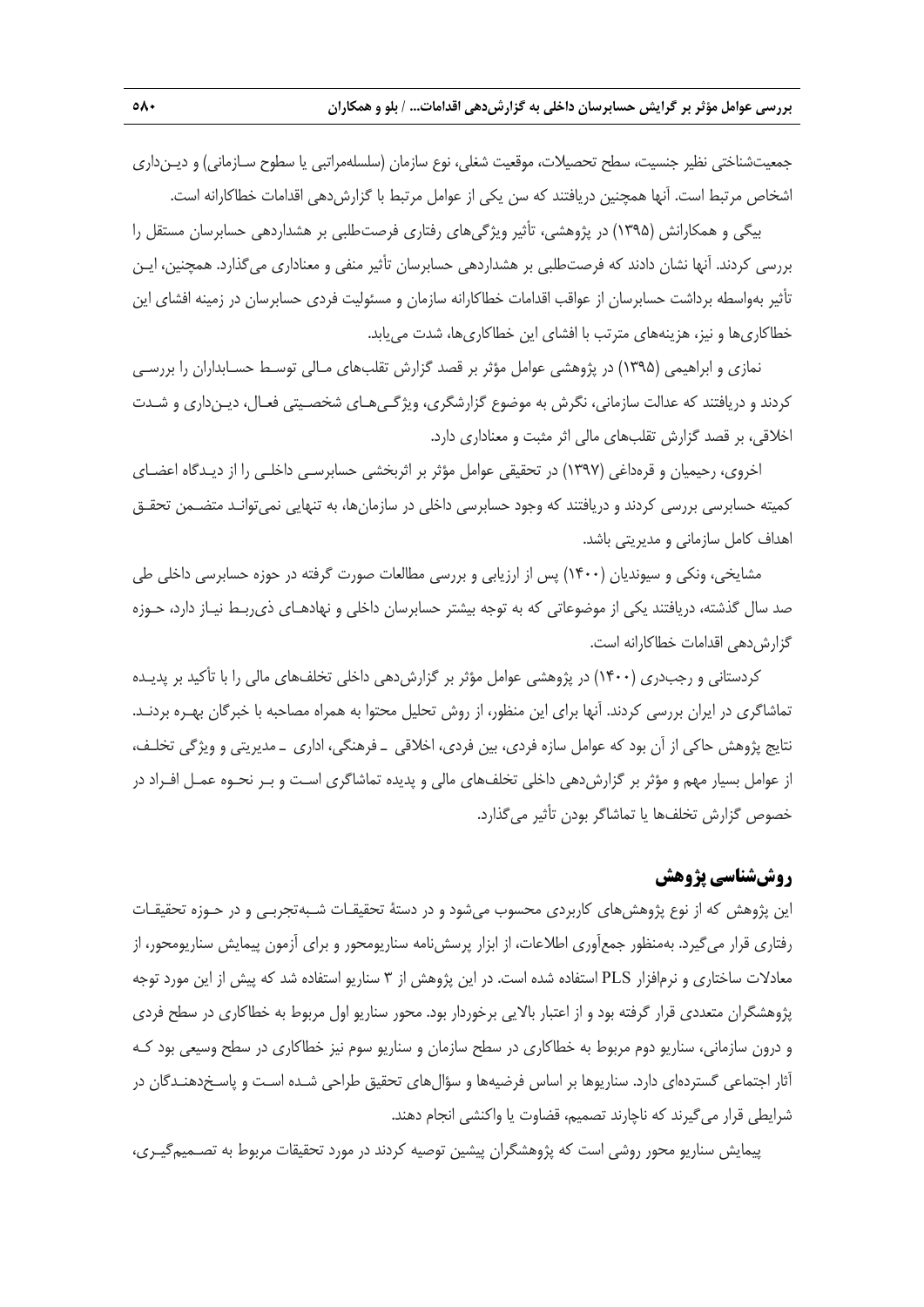قضاوت يا موارد سؤال برانگيز و چالشي مورد استفاده قرار گيرد. در خصوص تحقيقات مـرتبط بـا گـزارشدهـي اقـدامات خطاكارانه استفاده از پيمايش سناريو محور يكي از بهترين و رايجترين ابزارهايي است كه مورد استفاده پژوهشگران قـرار ميگيرد. بهطور كلي سناريوها نسبت به سؤالهاي مستقيم بهتر هستند؛ زيرا سناريوها: 1) با ارائه طيف وسيعي از عوامـل موقعيتي شبيه به شرايط واقعي، تصميمگيري اخلاقي واقعگرايانهتر را ارائه ميكند؛ 2) روايي و پايايي سناريوها نسبت بـه پرسشنامهها بيشتر است؛ 3) بهوسيله تمركز بر پاسخدهندگان، روابط ساختاري تحقيـق بهبـود مـييابـد؛ 4) سـويههـا و تعصبات پاسخدهندگان تا حدي كاهش مييابد و موجب پاسخگويي درستتر خواهد شد؛ 5) با توجه به جـذابيت بيشـتر و ترسيم مسائل، پاسخدهندگان بيشتر درگير موضوع ميشوند و مشاركت آنها افزايش مييابد (شريف، 2015). با توجـه بـه مطالب ياد شده، در اين تحقيق بهمنظور دريافت نظرات و گرايش حسابرسان داخلي به گزارشدهي اقدامات خطاكارانه از پيمايش سناريو محور استفاده شده است.

# **فرضيههاي پژوهش**

فقدان يك تئوري جامع در خصوص گزارشدهي اقـدامات خطاكارانـه را مـيتـوان در مطالعـات صـورت گرفتـه در ايـن خصوص مشاهده كرد. برخي از پژوهشگران نظير آرنولد و پونمن (1991) و ژو و زيگنفوس (2008) براي تبيين و توضيح اين پديده به تئوري تصميمگيري اخلاقي تأكيد كردند و موضوع را از اين طريق مورد بررسي قـرار دادنـد و بـه تـأثيرات استدلال هاي اخلاقي ' روي تصميم گيري در خصوص گزارش دهي اقدامات خطاكارانه پرداختنـد. برخـي ديگـر نيـز نظيـر پارک و بلنکینسوپ<sup>۲</sup> (۲۰۰۹) روی تئوری رفتار برنامهریـزی متمرکـز شـدند و بـر اسـاس ایـن نظریـه عوامـل مـؤثر بـر گزارش دهي اقدامات خطاكارانه را تبيين كردند. تحقيقات صورت گرفته در حوزه گزارش دهي اقـدامات خطاكارانـه عمـدتاً مبتنی بر تئوری اقدامات منطقی <sup>۳</sup> و تئوری رفتار برنامهریزیشده <sup>۴</sup> است که در حوزه تحقیقات رفتاری میباشند.

در اين تحقيق گزارش دهي اقدامات خطاكارانه بهعنوان يک رفتـار اجتمـاعي <sup>0</sup> درنظـر گرفتـه مـي شـود. متغيرهـاي متعددي ممكن است وجود داشته باشد كه بر انگيزه افراد در خصوص گزارش اين اقدامات اثرگذار باشد. با ايـن حـال، در اين تحقيق فرض مي شود گزارش دهي اقدامات خطاكارانه اقدامي است كه از روي فكر منتج شده است، نه اينكه شخص تحت تأثير شرايط احساسي قرار گيرد و يا تحريك به انجام اين عمل شود. رفتار صورت گرفته (بالقوه و بالفعل) پشـتوانه منطقي دارد و ناخودآگاه نميباشد. به همين دليل مدلهاي تئوري رفتار برنامهريزيشده چارچوب مناسـبي را بـراي ايـن مطالعه ايجاد مينمايند (شريف، 2015).

در اين تحقيق براي ارزيابي عوامل مؤثر بر گرايش حسابرسان داخلي به گزارشدهي اقدامات خطاكارانه، بـا اسـتناد به پيشينه نظري و پيشينه تحقيق و پس از جمعبندي آنها و با استفاده از روش تحقيق پيمايش سناريو محور، شش متغير مستقل شناسايي و اثر آنها بر گرايش حسابرسان مورد بررسي قرار گرفته است، لذا 6 متغير مسـتقل ايـن تحقيـق كـه در ادامه هر يك از آنها تشريح شده و بر اساس آنها فرضيههاي تحقيق مورد بررسي قرار گرفتـه اسـت، عبارتنـد از: نگـرش

<sup>1.</sup> Moral reasoning

<sup>2.</sup> Park and Blenkinsopp

<sup>3.</sup> Theory of Reasoned Action (TRA)

<sup>4.</sup> Theory of Planned Behaviour

<sup>5.</sup> Prosocial behaviour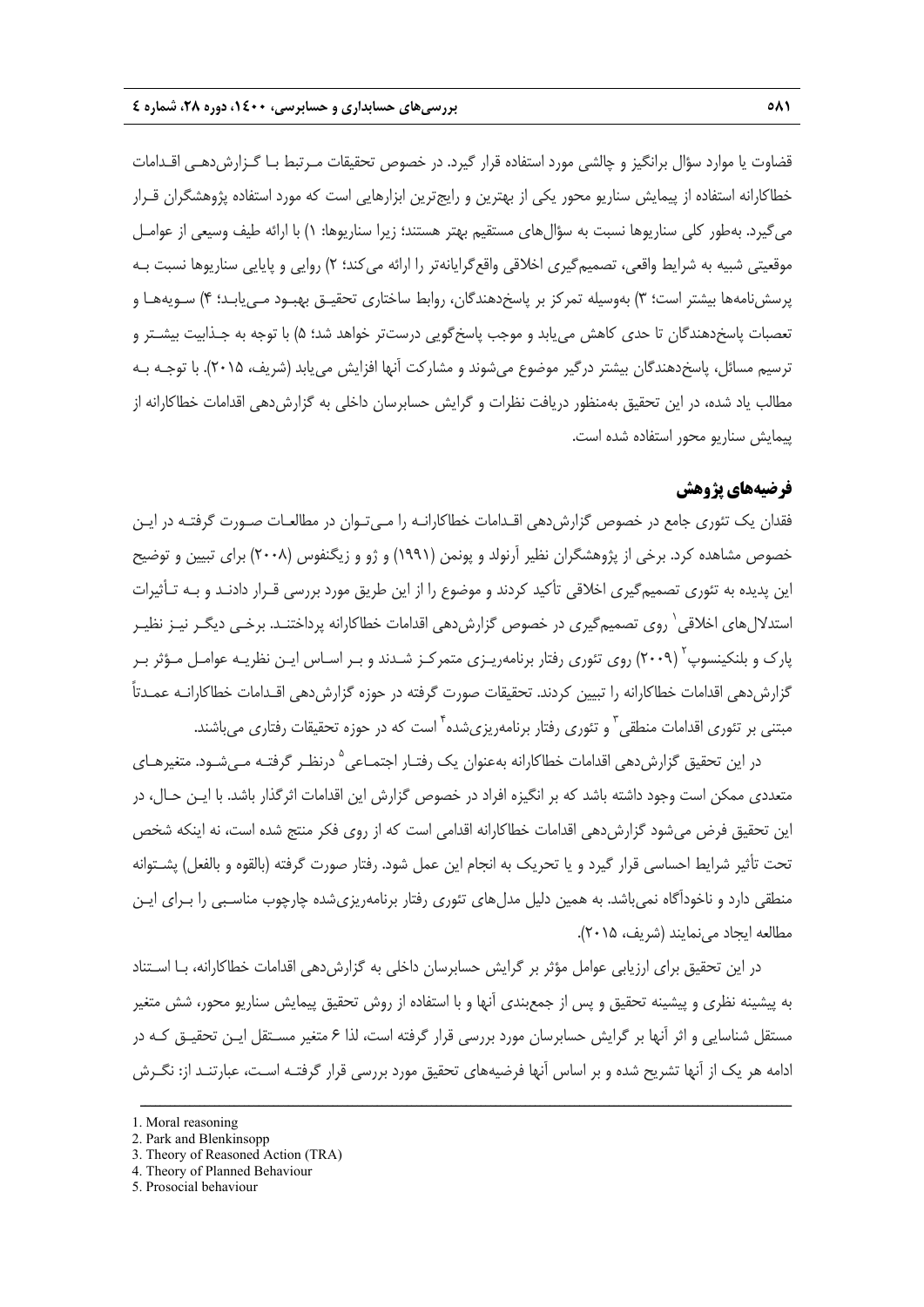نسبت به گزارشدهي اقدامات خطاكارانه، هنجارهاي تجويزي، هنجار توصيفي، كنترل رفتار درك شـده، خودكارآمـدي و قوانين حمايتي متغيرهاي اصلي تحقيق است كه بر انگيزه حسابرسان داخلي براي گزارشدهـي اقـدامات خطاكارانـه اثـر ميگذارد. علاوه بر اين تأثير شدت اخلاقي بهعنوان متغير تعديلگر بر متغير وابسته كه گرايش به گـزارشدهـي اقـدامات خطاكارانه (انگيزه گزارش دهي اقدامات خطاكارانه) است سنجيده شده است. از متغيرهاي جمعيت شناختي نيز مدنظر قرار گرفتهاند. اين متغيرهاي جمعيت شناختي بيشتر متغيرهاي كنترلي ميباشند. در ادامه متغيرهاي تحقيق بهاختصـار تعريـف شدهاند.

# **متغيرهاي مستقل**

**نگرش نسبت به گزارشدهي اقدامات خطاكارانه:** اين متغير اشاره به ميزان مطلوبيت يا عدم مطلوبيت يك شخص به گزارشدهي اقدامات خطاكارانه دارد كه بوسيله آزمونهاي طراحي شده مورد سنجش قـرار خواهـد گرفـت. مطالعـات صورت گرفته در خصوص اين حوزه نشان ميدهد كه بين نگرش و انگيزه رابطـه مثبـت و معنـاداري وجـود دارد، بـدين صورت كه شخصي كه گزارشدهي اقدامات خطاكارانه را اقدامي مثبت، ضروري، اخلاقي يا به نوعي وظيفـه انسـاني يـا شرعي ميبيند، احتمال بيشتري دارد كه اقدامات خطاكارانه مشاهده شده را گزارش و افشا نمايند (احمد، 2011). بر همين اساس فرضيه اول تحقيق به شرح ذيل تدوين ميگردد:

**هنجارهاي اجتماعي (هنجارهاي تجويزي و توصيفي):** هنجارهاي اجتماعي جزئي از تئوري رفتار برنامهريـزي شـده است. بهطور كلي هنجار به بايدها و نبايدهايي اشاره دارد كه بين جامعه يا گروهي پذيرفتهشده است و توضيح ميدهد كه افراد در شرايط معيني چگونه بايد رفتار كنند و در صورتي كه شخصي آن را رعايت نكند، جامعـه و گـروه آن را بـه يـك نحوي مجازات ميكنند. اين مجازات ميتواند شامل طرد شدن، برخورد قـانوني و غيـره باشـد. هنجارهـا بـر ارزشهـا و گرايشهاي اجتماعي اثر ميگذارند و لذا دستوري و درعينحال نهي يا امر كننده رفتاري ميباشند.

تحقيقات قبلي نتايج متفاوتي را در خصوص تأثير هنجار اجتماعي بر انگيزه را نشان دادنـد. برخـي محققـين نشـان دادند هنجارهاي اجتماعي عاملي مؤثر بر انگيزه است. اين در حالي است كه برخي ديگر از پژوهشگران هيچ رابطهاي بين اين دو متغير مشاهده نكردند (شريف، 2015؛ لي و ژاو، 2018). شريف (2015) تصريح ميكند كه يك دليل احتمالي كـه ميتوان براي ارتباط ضعيف مشاهده شده بيان كرد، مربوط به روش تحقيق و ضعف در اندازهگيـري آن اسـت. از ايـن رو برخي از محققين هنجار اجتماعي را به دو عامل هنجارهاي تجويزي (دستوري) و هنجارهـاي توصـيفي تفكيـك كردنـد (شرن و اوربل`، ۱۹۹۹). هنجار تجويزي ملاک اجتماعي مورد توافق عموم است که مشخص مي *ک*ند افراد صـرف<code>نظـر از</code> واكنشهاي معمول خود، در يك موقعيت معين چگونه بايد فكر، احساس و عمل كنند. در مقابل هنجار توصـيفي مـلاك اجتماعي مورد توافق عموم كه مشخص ميكند افراد در يك موقعيت معين بهطور معمول چگونه فكر و احساس و عمـل ميكنند (الي، 2014). درواقع در هنجار تجويزي بايدها و نبايدها بر اساس فرهنـگ جامعـه مشـخص و طبـق آن عمـل

**فرضيه اصلي :1** نگرش تأثير معناداري بر گرايش حسابرسان داخلي به گزارشدهي اقدامات خطاكارانه دارد.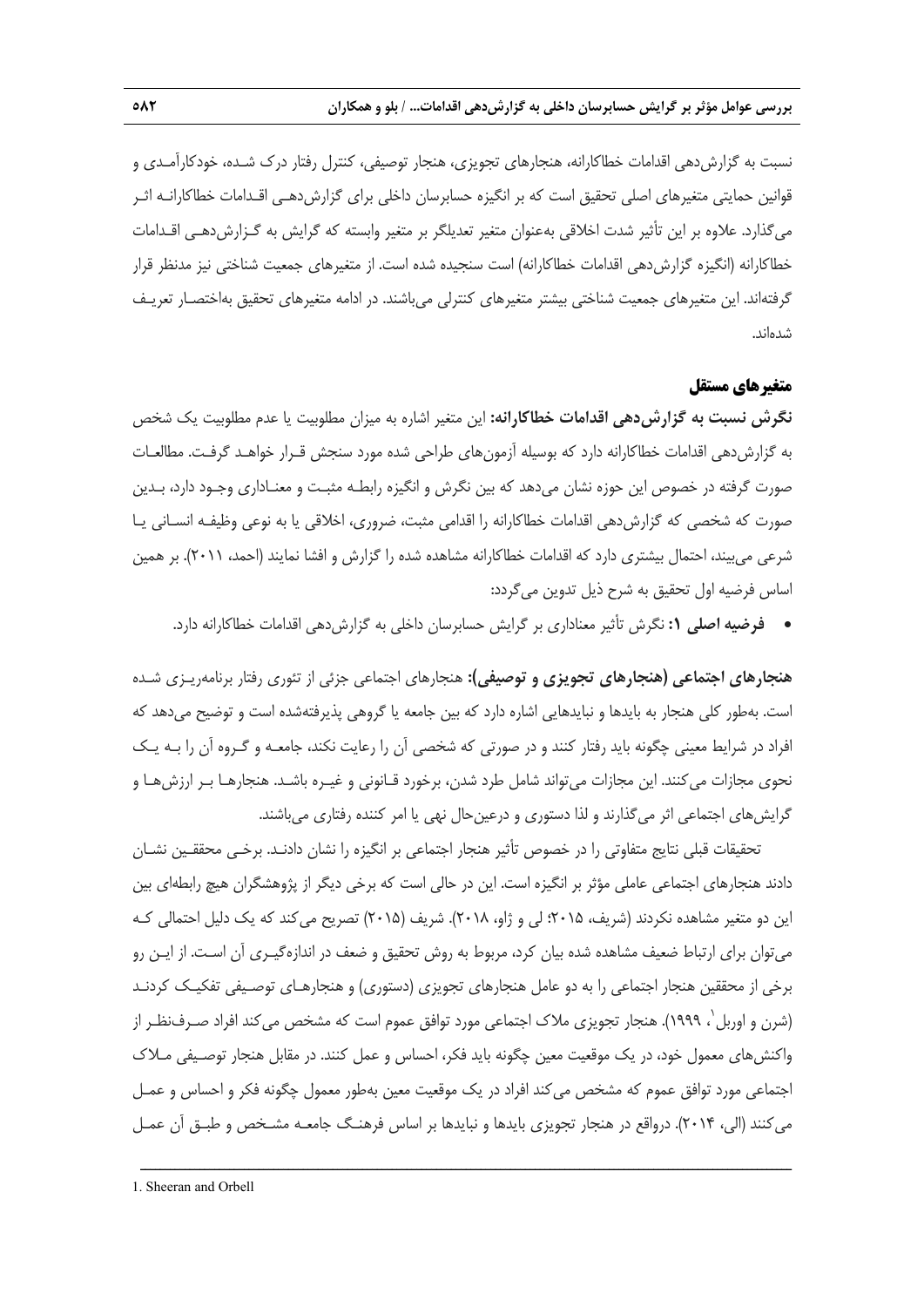ميشود؛ اما در هنجار توصيفي محقق صرفاً به مشاهده بايدها و نبايدهاي افراد ميپردازد و توصيف و تشـريحي از وقـايع مينمايند. با توجه به مباني نظري، فرضيه دوم و سوم تحقيق به شرح ذيل تدوين ميشود:

- **فرضيه اصلي :2** هنجارهاي تجويزي تأثير معنـاداري بـر گـرايش حسابرسـان داخلـي بـه گـزارشدهـي اقـدامات خطاكارانه دارد.
- **فرضيه اصلي :3** هنجارهاي توصيفي تأثير معنـاداري بـر گـرايش حسابرسـان داخلـي بـه گـزارشدهـي اقـدامات خطاكارانه دارد.

**خودكارآمدي:** آژن <sup>(</sup> (١٩٩١)، عنوان داشت كه كنترل رفتارى درك شده، رابطه نزديكي با مفهوم «خودكارآمدى<sup>٢</sup>» مطرح شده توسط باندورا ّ (۱۹۷۷) دارد. باندورا (۱۹۷۷) خودكارآمـدي را انتظـاري تعريـف مـي كنـد كـه يـك شـخص از خـود درخصوص اينكه آيا ميتواند بهگونهاي موفقيتآميـز رفتـار سـؤالبرانگيـز را انجـام دهـد يـا خيـر، دارد. طبـق نظـر وي خودكارآمدي سازهاي است كه شايستگي يك شخص را براي اجراي موفقيتآميز رفتاري كه بايد براي رسيدن به نتيجـه مطلوب صورت پذيرد، ارزيابي ميكند. بهطور خلاصه خودكارآمدي به داشتن مهارت يا مهارتها مربوط نمـيشـود، بلكـه داشتن باور به توانايي انجام كار در موقعيتهاي مختلف شغلي اشاره دارد (الياس ً، ٢٠٠٩). يک شخص بـا خودكارآمـدي بالا تلاش بيشتري براي دستيابي به اهداف و مقاصد خود انجام خواهد داد (شريف، ۲۰۱۵). بو و هم*كـا*ران ۲۰۰۳) در زمينه تصميمگيري اخلاقي، فرضيه تأثير خودكارآمدي درك شده را بر نيات اخلاقي را مطـرح كردنـد. آنهـا ادعـا كردنـد  $^{\circ}$  فرادی که خودکارآمدی بیشتری دارند هنگام مواجه با موقعیتهای چالش برانگیز (دوراهیهای اخلاقـی) از عـزتنفـس بالاتري برخوردارند. چنين افرادي تمايل بيشتري به اتخاذ تصميمات اخلاقي داشته و رفتاري اخلاقي در پيش ميگيرنـد. تحقيقات پيشين نشان ميدهد خودكارآمدي متغير قدرتمندي براي پيشبيني انگيزه مربوط به رعايـت قـوانين محسـوب میشود (آلین و همکاران '، ۲۰۱۳). ازاینرو فرضیه چهارم تحقیق به شرح ذیل تدوین می *گ*ردد:

 **فرضيه اصلي :4** خودكارآمدي تأثير مثبت و معناداري بـر گـرايش حسابرسـان داخلـي بـه گـزارشدهـي اقـدامات خطاكارانه دارد.

**:** آسيب اصلي گزارشدهي اقدامات خطاكارانه، ترس مقابلـه بـه مثـل از سـوي كارفرمـا يـا **<sup>8</sup> قوانين و مقررات حمايتي** اقداماتي مانند از دست دادن شغل و قرباني شدن است. در بسياري از كشورها نظيـر امريكـا، انگلسـتان، مـالزي و غيـره بهمنظور حمايت فرد افشاگر در مقابل اعمال تلافيجويانه و ترغيـب وي بـه گـزارشدهـي اقـدامات خطاكارانـه، قـوانين حمايتى مختلفى تدوين شده است. قانون افشاى منافع عموم<sup>ه</sup> در انگلستان (١٩٩٨) كاركنان را مورد حمايت قرار مىدهـد

- 3. Bandura
- 4. Elias
- 5. Beu, Buckley & Harvey
- 6. Self-esteem
- 7. Alleyne, Hudaib & Pike
- 8. Protection legislation
- 9. Public Interest Disclosure Act

<sup>1.</sup> Ajzen

<sup>2.</sup> Self-efficacy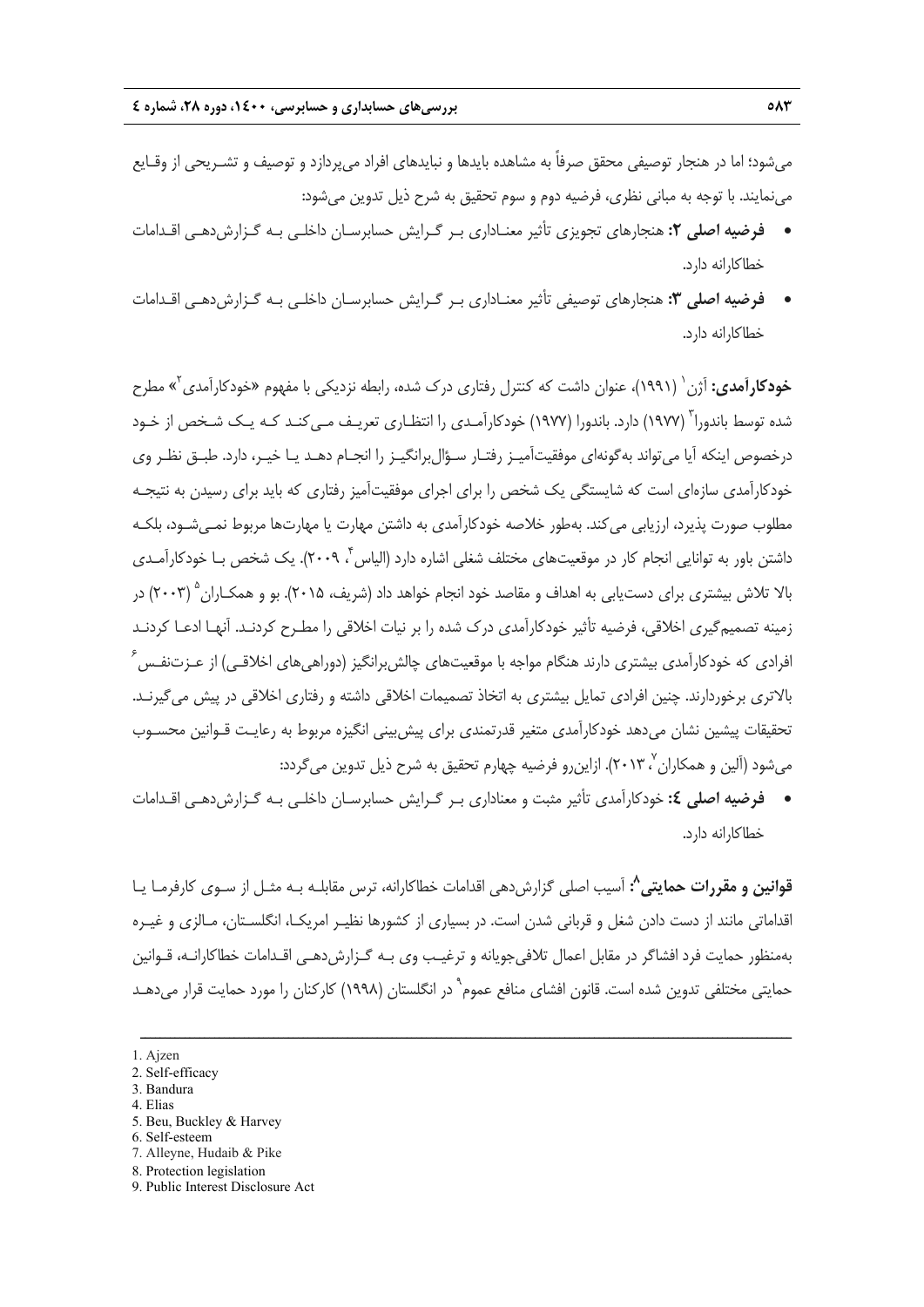و بيان مي كند كه هنگامي كه كارمندي قصد گزارش دهي اقدامات خطاكارانه دارد بايستي ابتدا از مجراي داخلي به اين امر بپردازد. بنابراين قانون افشاي منافع عموم رويههاي مناسبي براي افشا معرفي كرده و بر نيـاز بـه انجـام رفتارهـايي كـه مبتنی بر حسن نیت باشد، تأکیـد مـیiمایـد (هولژاسـن '، ۲۰۰۷، شـریف، ۲۰۱۵). در سـال ۲۰۰۲ کنگـره امریکـا قـانون سابينزآكسلي را به تصويب رساند. بخشي از اين قانون به معرفي قواعد نظام راهبري كه شامل مقرراتي بـراي حمايـت از گزارش دهي اقدامات خطاكارانه است، پرداخته است. بخش ٣٠١ اين قانون، كميته حسابرسي شركتها را ملزم مي نمايد تا با استقرار كانالهاي مناسب گزارشدهي، به نحوه مؤثري گزارشدهي اقدامات خطاكارانه را در سـازمان تشـويق نماينـد. بهنحويكه اقدامات خطاكارانه بهگونهاي اتكاپذير و غيرعلني از طريق اين كانالها گـزارش شـوند (چانـگ و همكـاران 2 ، ۲۰۰۴؛ كاپلان و شولتز `، ۲۰۰۷). تقريبا مشابه اين موضوع در منشور كميته حسابرسي سازمان بورس و اوراق بهادار ايران مورد توجه قرار گرفته است. بهطور كلي تحقيقات نشان دادند كه وجود قوانين حمايتي ميتواند نقش مثبتـي در توسـعه و انجام گزارشدهي اقدامات خطاكارانه ايفا نمايند. با توجه به مباني نظري مطرح شده فرضيه پنجم تحقيق به شـرح ذيـل تدوين ميگردد:

 **فرضيه اصلي :5** وجود قـوانين و مقـررات حمـايتي تـأثير مثبـت و معنـاداري بـر گـرايش حسابرسـان داخلـي بـه گزارش دهي اقدامات خطاكارانه دارد.

معرفي شد و در اوايـل <sup>4</sup> **كنترل رفتار درك شده:** تئوري عمل منطقي براي اولين بار در سال 1967 توسط آژن و فيشبن دهه 1970 مورد تجديدنظر و توسعه قرار گرفت. از سال 1980 اين تئوري در مطالعـه رفتـار انسـان و توسـعه مـداخلات متناسب مورد استفاده محققين قرار گرفت. اين تئوري در شرايطي كاربرد دارد كه كنترل ارادي قابـلتـوجهي روي رفتـار وجود داشته باشد، بهعبارتديگر موفقيت تئوري عمل منطقي وابسته به ميزان كنترل ارادي روي رفتار است. اين در حالي است كه وقتي ميزان كنترل ارادي بر يك رفتار كاهش يابد (فرد عليرغم داشتن انگيزه براي انجام اقدامي، توانايي انجـام آن را نداشته باشد) اين تئوري كاربرد چنداني نخواهد داشت؛ به همين دليل آژن و همكاران، تئوري فوق را توسعه دادند و با افزودن كنترل رفتار درك شده، الگويي به نام تئوري رفتار برنامهريزيشده (TPB)<sup>۵</sup> معرفي كردنـد. ايـن تئـوري سـعي دارد وقوع يك رفتار خاص را، مشروط به اينكه فرد انگيزه انجام آن را داشته باشد، پيشبيني كند. اين نظريه بر اين بـاور است كه رفتار فرد با انگيزه و قصد رفتاري او تعيين ميشود. بهعبارتديگر قصد انجـام يـك رفتـار، رفتـار را پـيشبينـي ميكند (آژن، 1991). طبق اين نظريه انگيزه انجام يك رفتار متشكل از سه جز: نگرش نسبت به رفتار، هنجارهاي ذهني و كنترل رفتار درک شده ٔ است. منظور از نگرش نسبت به رفتار، ارزشیابی مثبت یا منفی در مورد انجام یک رفتار است و از دو زير سازه باورهاي رفتاري و ارزيابي نتايج رفتار كه باعث حصول نگرش نسبت به رفتار ميشود، تشكيل شده اسـت. هنجارهاي ذهني به فشار اجتماعي درك شده توسط فرد براي انجام يا عدم انجام يك رفتار خاص اشاره دارد. افراد اغلب

<sup>1.</sup> Holtzhausen

<sup>2.</sup> Chung, Monroe & Thorne

<sup>3.</sup> Kaplan & Schultz

<sup>4.</sup> Fishbein and Ajzen

<sup>5.</sup> Theory of Planned Behavior

<sup>6.</sup> Perceived behavioral control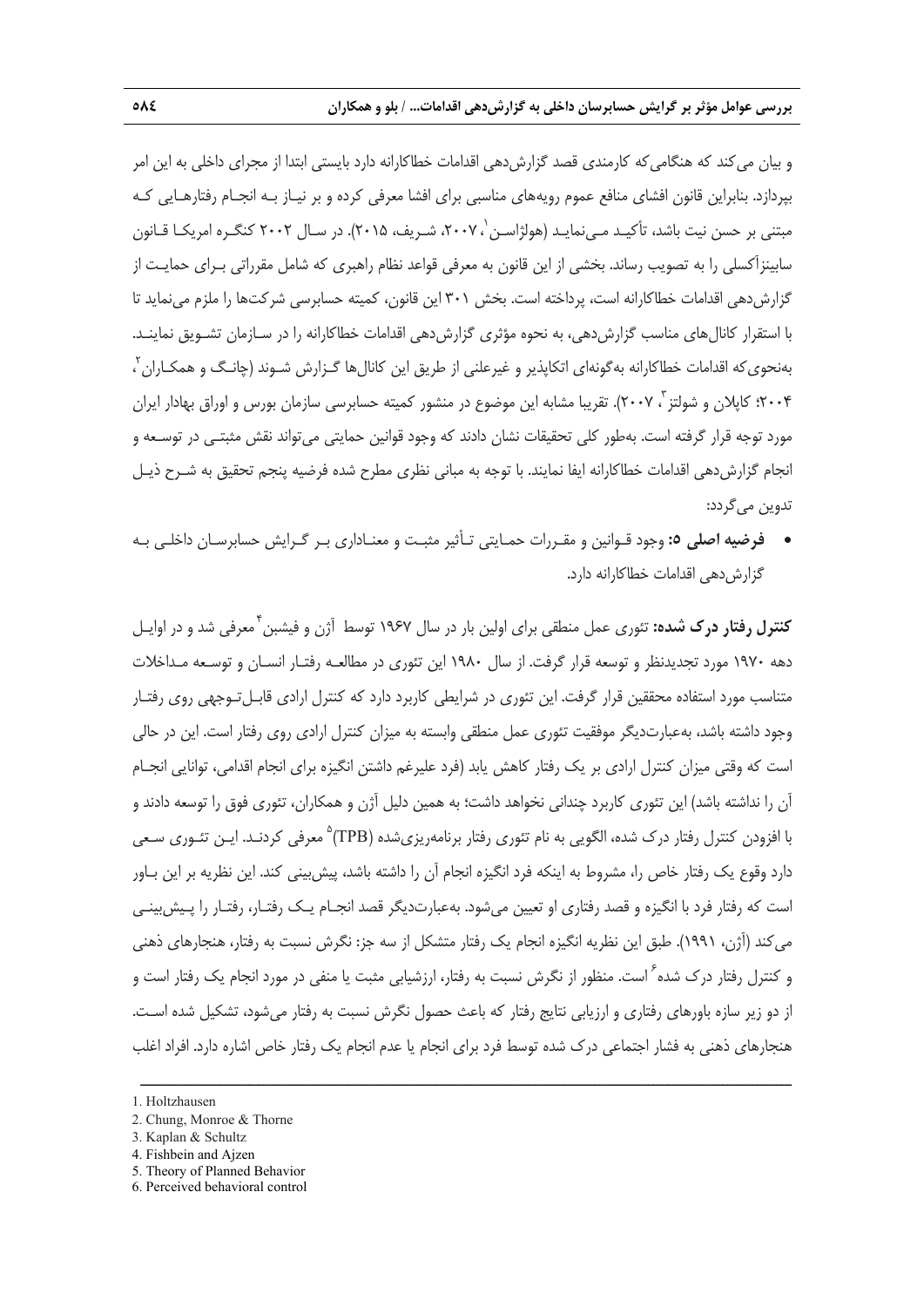بر مبناي ادراكشان از آنچه ديگران تصور ميكنند، عمل مينمايند و انگيزه آنها جهت پذيرش رفتار بهطور بالقوه متـأثر از افرادي است كه ارتباط نزديكي با آنها دارند (آژن، 1991). يكي از عوامل مهم در تئوري رفتار برنامهريـزيشـده، كنتـرل رفتار درك شده است. كنترل رفتار درك شده، تفسير يك فرد از آساني يا دشواري انجام يك عمل خاص اسـت. بـهطـور مثال گزارشدهي اقدامات خطاكارانه در خصوص همكار آسانتر از گزارش در خصوص مقام مافوق مانند مديرعامل است (آلين و همكاران 2013). پژوهشگران مختلفي روي كنترل رفتار درك شده و انگيزه انجام كار تحقيق كردند و بـه نتـايج مختلفي در اين خصوص وجود دارد. در اين تحقيق تـأثير كنتـرل رفتـار درك شـده بـر گـرايش حسابرسـان داخلـي بـه گزارشدهي اقدامات خطاكارانه مورد بررسي قرار خواهد گرفت. از اين رو فرضيه ششم به شرح ذيل تدوين ميگردد:

 **فرضيه اصلي :6** كنترل رفتار درك شده تأثير مثبت و معناداري بـر گـرايش حسابرسـان داخلـي بـه گـزارشدهـي اقدامات خطاكارانه دارد.

(1991) مدلهاي پيشين تصميمگيريهاي اخلاقي را به دليل اينكه تـأثير متغيرهـاي خـاص <sup>1</sup> **متغير تعديلكننده:** جونز رفتاري را درنظر نگرفته بودند، مورد نقد قرار داد و مفهومي تحت عنـوان شـدت اخلاقـي را معرفـي كـرد كـه در حـوزه تصميمگيري اخلاقي مورد استفاده قرار گرفتند. افراد براساس ماهيت عوامل خاص رفتاري خود، به گونـه متفـاوتي رفتـار ميكنند؛ ازاينرو تصميمگيري اخلاقي نوعي رفتار مشروط به عوامل خاص رفتاري هر فرد است. عوامـل و مـوارد متعـدد ديگري وجود دارد كه بر گزارشدهي اقدامات خطاكارانه مؤثر است و ميتوان آنهـا را در مـدل لحـاظ كـرد كـه مسـتلزم بررسي دقيق و تحقيق اكتشافي است. بهطور مثال جونز (1991) مدلهاي پيشين تصميمگيريهاي اخلاقي را بـه دليـل اينكه تأثير متغيرهاي خاص رفتاري را درنظر نگرفته بودند، مورد نقد قرار داد و مفهومي تحـت عنـوان شـدت اخلاقـي را معرفي كرد كه در حوزه تصميمگيري اخلاقي مورد استفاده قرار گرفتند. افراد براساس ماهيت عوامل خاص رفتاري خـود، به گونه متفاوتي رفتار ميكنند؛ ازاينرو تصميمگيري اخلاقي نوعي رفتار مشروط به عوامل خاص رفتاري هر فـرد اسـت. مطابق با نظر جونز (١٩٩١) شدت اخلاقى<sup>٢</sup> از شش جزء به شرح ذيل تشكيل شده است كه بهطور اختصار در ذيل تشريح ميشود:

- اهميت عواقب ٰ: به معني كل (جمع) صدماتي يا منافعي است كه ناشي از اقدام اخلاقي مورد نظر است. بهطـور مثال اقدامي كه به هزار نفر آسيب برساند شدت اخلاقي بيشتري نسبت به اقدامي دارد كه به پـنج نفـر آسـيب ميرساند و شدت اخلاقي اقدامي كه منجر به مرگ ميشود بيشتر از عملي است كه آسيب جزئي دارد.
- : اشاره به توافق جمعي است كه يك اقدام خطاكارانه دارد. هر چه توافق اجتماعي در خصـوص <sup>4</sup> توافق اجتماعي ناپسند بودن يك اقدام بيشتر باشد، احتمال بيشتري ميرود قضيه گزارش شود.
- احتمال اثر (احتمال وقوع) ْ: يك تابع شرطي است و بـه معنـي ميـزان احتمـالي اسـت كـه امكـان دارد اقـدام

ــــــــــــــــــــــــــــــــــــــــــــــــــــــــــــــــــــــــــــــــــــــــــــــــــــــــــــــــــــــــــــــــــــ

3. Magnitude of consequences

<sup>1.</sup> Jones

<sup>2.</sup> Moral intensity

<sup>4.</sup> Social consensus

<sup>5.</sup> Probability of effect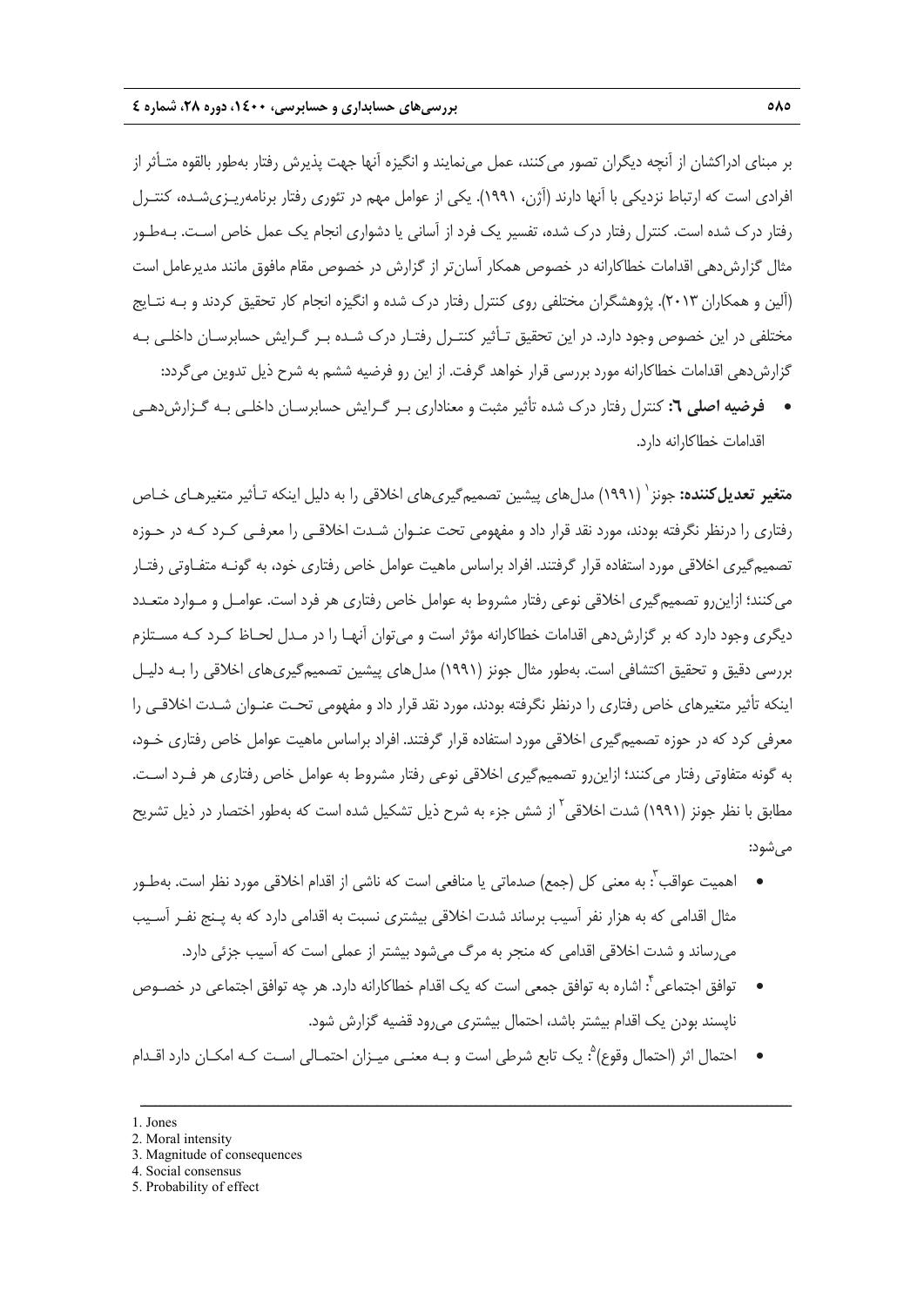خطاكارانه رخ دهد و ميزان احتمالي كه منجر به آسيب شده باشد. بهطور مثال شدت اخلاقـي اقـدامي كـه بـه احتمال 2درصد رخ داده است كمتر از اقدامي است كه به احتمال 98درصد رخ داده است.

- فوريت زماني<sup>'</sup>: فاصله انتظاري بين زمان حال و زماني است كه پيامدهاي اقـدام خطاكارانـه آغـاز خواهـد شـد. بهطور مثال شدت اخلاقي اقدامي كه انتظار رود پيامد آن هفته ديگر رخ دهد بيشتر از اقدامي است كـه انتظـار رود پيامد آن يك سال ديگر رخ دهد.
- 2 تمركز اثر : اشاره به مقدار آسيبي/منفعتي دارد كه بر افراد اثر دارد. بهطور مثال شدت اخلاقـي اقـدامي كـه بـه هزار نفر، ضرر بيست ميليون ريالي ميزند بيشتر از اقدامي است كه به صد هزار نفر ضرر دويست هـزار ريـالي ميزند.
- قرابت و نزديكي<sup>"</sup>: ميزان احساس قرابت و نزديكي (به لحاظ اجتماعي، فرهنگي، روانـي يـا فيزيكـي) كـه بـين گزارشدهندگان و قرباني (ذينفع) اقدام خطاكارانه وجود دارد. بهطـور مثـال شـدت اخلاقـي توليـد و فـروش محصولات بيكيفيت و مضري كه در ايران صورت ميگيرد، بيشتر از حالتي است كـه ايـن محصـولات بـراي مصرف در ساير كشورها توليد و به فروش ميرسد.

بعد از معرفي مفهوم و اجزا شدت اخلاقي، بسياري از پژوهشگران اين عوامل را بهعنوان متغيرهاي مستقل، كنترلي، ميانجي گر يا تعديل كننده وارد مدل خود كردند. تحقيقات نشان مي دهد شدت اخلاقي يكي از عوامل مؤثر بر گرايش براي گزارش دهي اقدامات خطاكارانه است. با توجه به مباني نظري و موارد مطروحه، شدت اخلاقي بهعنوان متغير كنترل كننده مورد بررسي قرار ميگيرد و در قالب فرضيههاي جديد و اضافي اثر اين متغير روي رابطـه متغيرهـاي مسـتقل و وابسـته سنجيده ميشود تا اثر شدت اخلاقي نيز وارد مدل خواهد شـد و اثـر آن روي روابـط بـين متغيرهـاي مسـتقل و وابسـته سنجيده شود.

**فرضيه فرعي :1** شدت اخلاقي اثر معناداري بر رابطه بين نگرش و گرايش به گزارشدهي اقـدامات خطاكارانـه توسـط حسابرسان داخلي دارد.

**فرضيه فرعي :2** شدت اخلاقي اثر معناداري بر رابطه بين هنجارهـاي تجـويزي و گـرايش بـه گـزارشدهـي اقـدامات خطاكارانه توسط حسابرسان داخلي دارد.

**فرضيه فرعي :3** شدت اخلاقي اثر معنـاداري بـر رابطـه بـين هنجارهـاي توصـيفي حسابرسـان داخلـي و گـرايش بـه گزارش دهي اقدامات خطاكارانه توسط حسابرسان داخلي دارد.

**فرضيه فرعي :4** شدت اخلاقي اثر معناداري بر رابطه بين كنتـرل رفتـار درك شـده حسابرسـان داخلـي و گـرايش بـه گزارشدهي اقدامات خطاكارانه توسط حسابرسان داخلي دارد.

**فرضيه فرعي :5** شدت اخلاقي اثر معناداري بر رابطه بين خودكارآمدي حسابرسان داخلي و گـرايش بـه گـزارشدهـي اقدامات خطاكارانه توسط حسابرسان داخلي دارد.

ــــــــــــــــــــــــــــــــــــــــــــــــــــــــــــــــــــــــــــــــــــــــــــــــــــــــــــــــــــــــــــــــــــ

1. Temporal immediacy

3. Proximity

<sup>2.</sup> Concentration of effect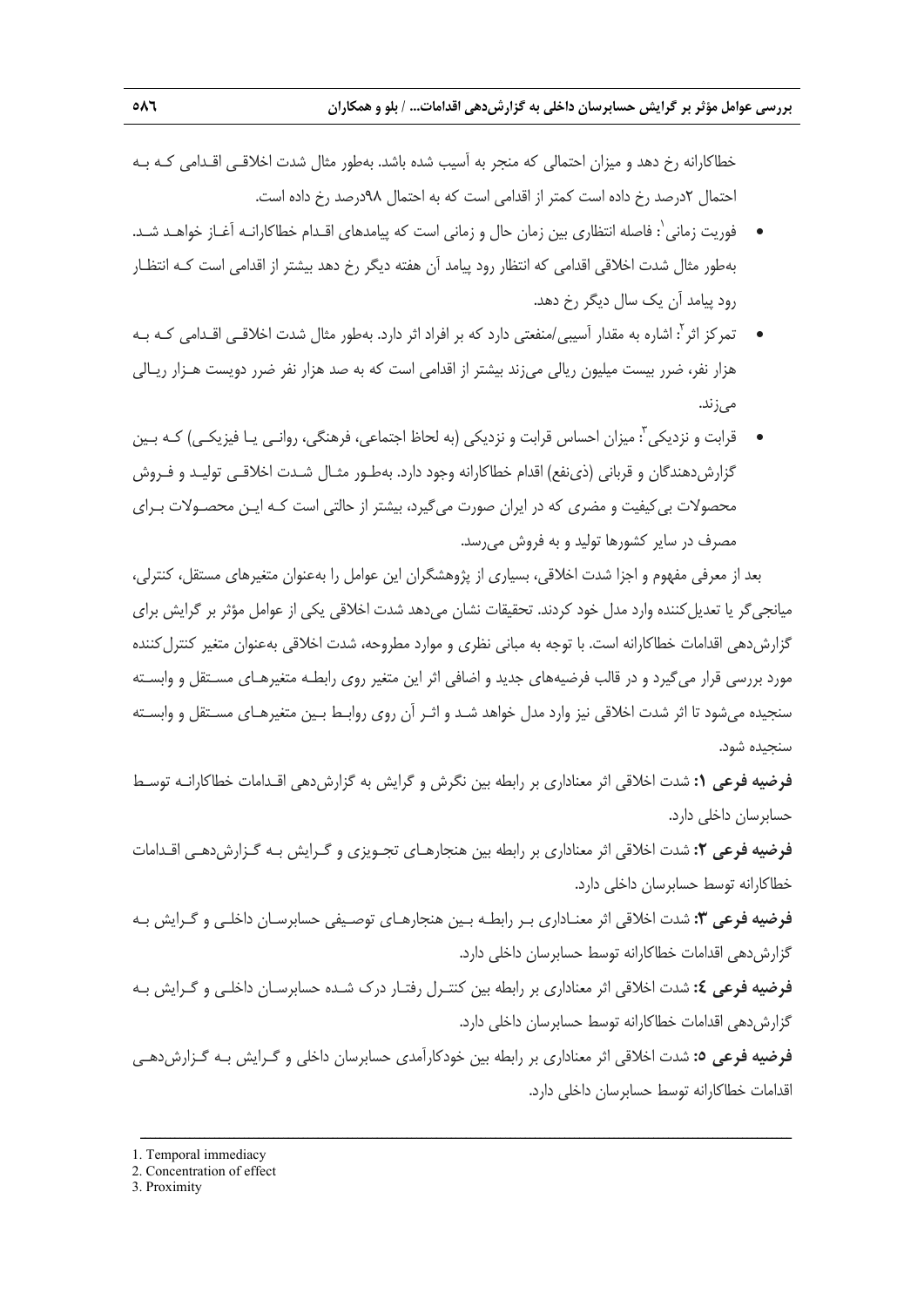**فرضيه فرعي :6** شدت اخلاقي اثر معناداري بر رابطه بين قوانين و مقررات حمـايتي مـرتبط بـا گـزارشدهـي اقـدامات خطاكارانه و گرايش به گزارش دهي اقدامات خطاكارانه توسط حسابرسان داخلي دارد.

# **متغيرهاي كنترلي**

بر اساس ادبيات تحقيق و مطابق با تحقيقاتي كه شريف (2015)، احمد (2014) و لي و ژاو (2018) انجام دادنـد، در ايـن تحقيق از سن، جنسيت، ميزان تحصيلات، سمت شغلي، تجربه كاري و سابقه كاري مرتبط با حسابرسي بهعنـوان متغيـر كنترلي مورد استفاده قرار ميگيرد. اين متغيرها ميتواند بر متغير وابسته و همچنين متغير تعديلكننده اثرگـذار باشـد و در اين تحقيق بهعنوان متغير كنترلي درنظر گرفته ميشود.

## **متغير وابسته**

تئوري رفتار برنامهريزيشده تئوري است كه سعي دارد رفتار افراد را پيشبيني و تبيين نمايد (آژن، 1985). مطابق با ايـن تئوري، انگيزه براي انجام دادن يا ندادن يك رفتار بخصوص، بهعنوان بهترين شاخص براي توجيه رفتار واقعي شناسـايي ميشود. قصد و انگيزه رفتاري اشاره به احتمالي دارد كه ممكن است يك شخص در شرايط تشريح شده تمايل به انجـام اقدام مدنظر داشته باشد. بهبيانديگر انگيزه بيشتر براي انجام يك رفتار، به احتمال زياد منجر بـه انجـام آن خواهـد شـد 1 (فيشبين و آژن ، 1975). در اين تحقيق مطـابق بـا مـدل ارائـه شـده شـريف (2015) گـرايش حسابرسـان داخلـي بـه گزارشدهي اقدامات خطاكارانه در پرسشنامه سناريو محور اندازهگيري و بهعنوان متغير وابسته مورد استفاده قرار گرفت.

# **دوره آزمون، جامعه و نمونه آماري**

جامعه آماري اين تحقيق حسابرسان داخلي و اشخاصي ميباشـند كـه تجربـه كـار در حـوزه حسابرسـي داخلـي (اعـم از عضويت در كميته حسابرسي و يا بهعنوان يكي از اعضا تيم حسابرسي داخلي) داشته باشند. پرسشنامههاي سـناريومحور بين سالهاي 1399 و 1400 بين جامعه هدف توزيع شد. براي اين منظور ليست كميته حسابرسي شـركتهـاي بورسـي شامل 1787 نفر كه سابقه عضويت در كميته حسابرسي در شركت پذيرفته شده و ثبت شده نزد سـازمان بـورس و اوراق بهادار داشتند و براي كليه حسابرسان داخلي شركتهاي بورسي ارسال گرديد. همچنين پرسشنامه بهصورت الكترونيكي و نسخه فيزيكي براي حسابرسان داخلي شركتهاي زيرمجموعه شركتهاي بورسي، هلدينگهـا، شـركتهـاي بخـش خصوصي كه داراي واحد حسابرسي داخلي بودند ارسال شد. تعداد نمونه بيشتر در روش معادلات ساختاري نتيحه بهتـري را براي تحقيق به ارمغان ميآورد، با اين حـال بـا اسـتفاده از فرمـول كـوكران حـداقل نمونـه 350 درنظـر گرفتـه شـد. پرسشنامه سناريو محور شامل 3 بخش بود، بخش اول شامل پيشگفتار بود و در اين بخش توضيحات مكفي در خصوص مفهـوم و عناصــر گــزارشدهــي اقــدامات خطاكارانــه و مفـاهيمي ارائــه شــد. بخــش دوم شــامل مشخصــات فــردي مشاركت كنندگان بود كه در تحليل توصيفي مورد استفاده قرار گرفت و بخش سوم شامل ۳ سناريو بود كـه در هـر يـك ابتدا سناريويي ارائه و سپس سؤالاتي در خصوص نظر و اقدام مشاركتكننده در موقعيت يادشده مطرح گرديد. هر سناريو شامل 32 سؤال بود. پرسشنامه سناريومحور بر اساس مباني نظري و مدلهاي مورد استفاده در تحقيقات بينالمللي و بـا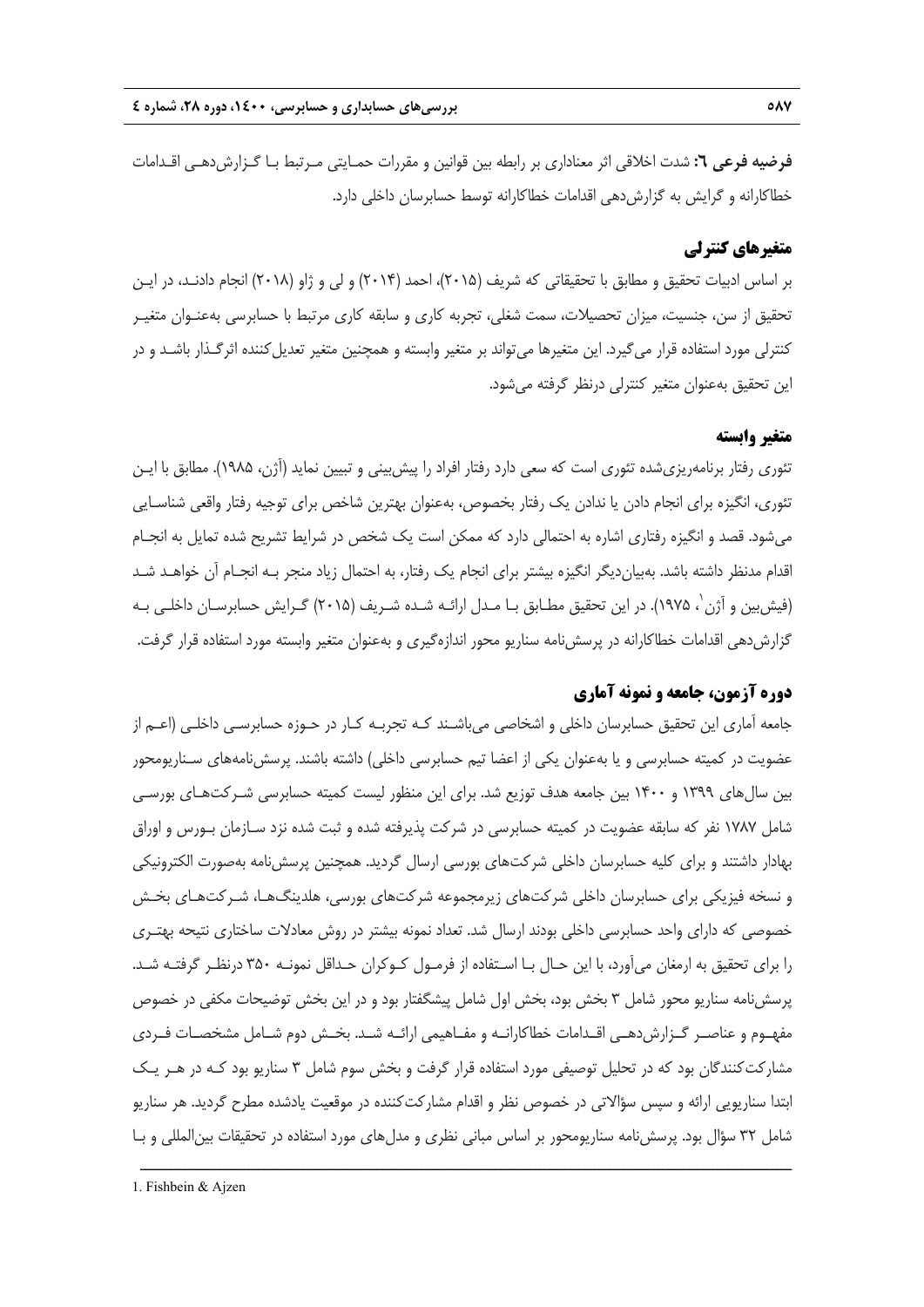توجه به شرايط محيطي تدوين شد تا ضمن افزايش اعتبار تحقيق، زمينه را براي مقايسه نتيجه تحقيق با مطالعات قبلـي را فراهم نمايد. پرسشنامه بهصورت مستقيم براي بيش از 750 نفر-شركت ارسال شد كه پس از پيگيريها، تعـداد 513 نفر در تحقيق حاضر مشاركت كردند. پس از بررسي اوليه پرسشنامه افرادي كه فاقد تجربه كـاري در حـوزه حسابرسـي داخلي بودند و جز جامعه هدف تحقيق قرار نميگرفتند، حذف شد و در نهايت پاسخ 458 نفر مورد بررسي قرار گرفت.

## **يافتههاي تحقيق**

# **آمار توصيفي**

مشاركتكنندگان در اين تحقيق 458 نفر بودند كه پرسشنامه تكميل شده توسط آنهـا جهـت آزمـون فرضـيههـا مـورد بررسي قرار گرفت. در جدولهاي 1 تا 5 آمار توصيفي مشاركتكنندگان ارائه شده است.

| جمع |       | تحصيلات |        |     | جنسيت | سمت                   |
|-----|-------|---------|--------|-----|-------|-----------------------|
|     | دکتری | ارشد    | ليسانس | مرد | زن    |                       |
| ١٧٧ | ۹۴    | ٧۵      | ٨      | ۱۲۵ | ۵۲    | مدیر حسابرسی داخلی    |
| ٧٣  | ۴۵    | ٢٠      | ٨      | ۵۲  | ۲۱    | رئیس حسابرسی داخلی    |
| ۵۷  | ۲۳    | ٣٢      | ۳      | ٣٧  | ٢٠    | حسابرس داخلي ارشد     |
| ٧۶  | ۳۱    | ٣٧      | ٨      | ۴۴  | ٣٢    | کارشناس حسابرسی داخلی |
| ٧۵  | ۵۴    | ۲۱      | -      | ۴۸  | ٢٧    | عضو کمیته حسابرسی     |
| ۴۵۸ | ٢۴٧   | ١٨۵     | ۲۶     | ۳۰۶ | ۱۵۲   | جمع                   |

#### **جدول .1 آمار توصيفي مشاركتكنندگان بر حسب سمت، جنسيت و تحصيلات**

**جدول .2 تجربه فعاليت مشاركتكنندگان در بخش هاي مختلف**

| ا دارای تجربه در | /دارای تجربه در بخش های مختلف  | صرفأ بخش | ً دارای تجربه بهعنوان عضو |  |
|------------------|--------------------------------|----------|---------------------------|--|
| شرکتهای بورسی    | (نهادهای عمومی، دولتی، خصولتی) | خصوصى    | کمیته حسابرسی             |  |
| ۳۰۸              | ۱۱۸                            | ۱۸۷      |                           |  |

**جدول .3 اطلاعات مربوط به سن- سال**

|          |          |                      | - - -                        |        |
|----------|----------|----------------------|------------------------------|--------|
| بالای ٦٠ | $7 - 01$ | $0 \rightarrow -\xi$ | $E \cdot - \mathbf{Y} \cdot$ | زیر ۲۰ |
| ، سە     | WAC      | ۱۵۶                  | ەس ،                         | ᆪ      |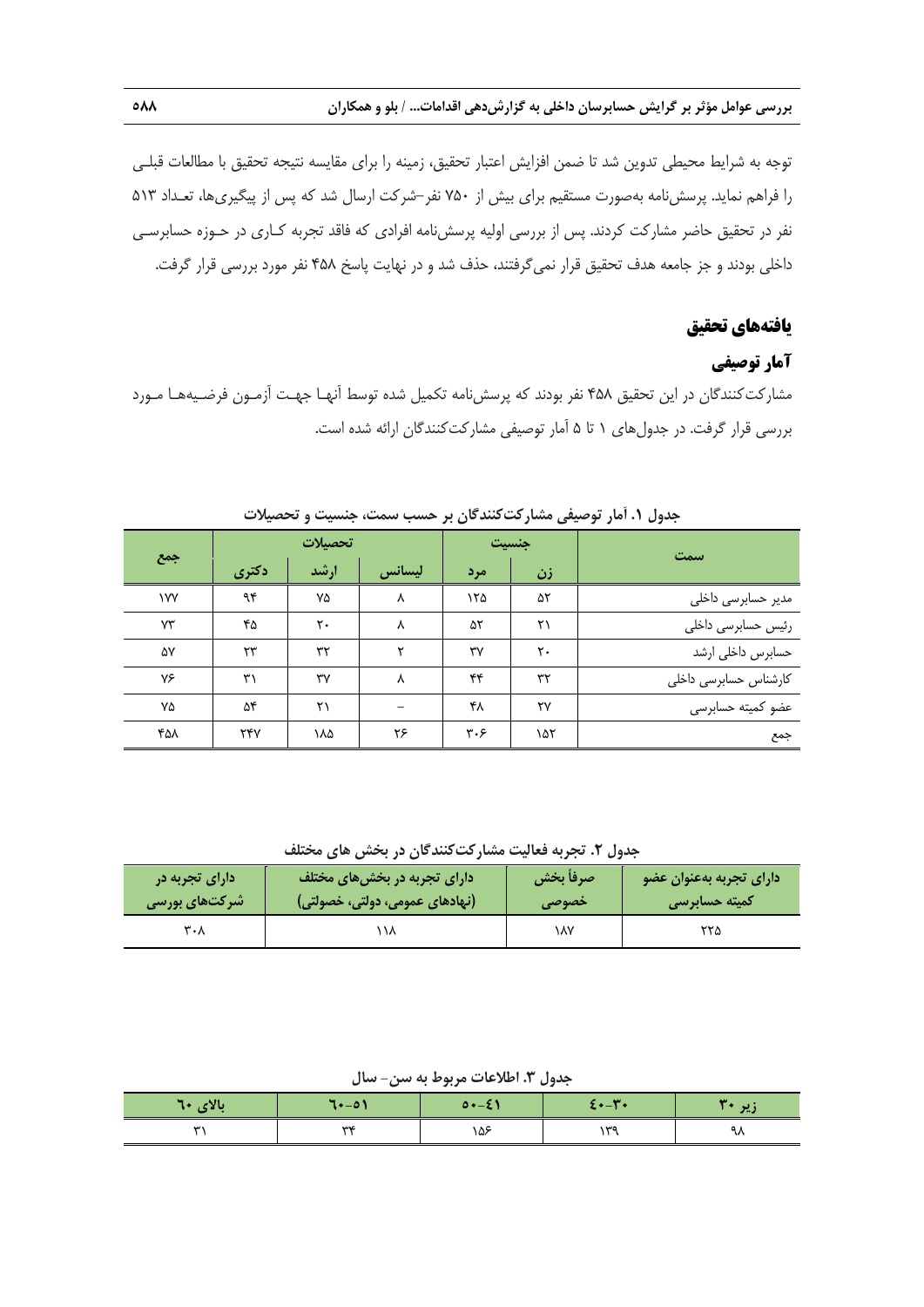| _ _ _ _ _ _               | - - -        |
|---------------------------|--------------|
| انجمن حسابرسی داخلی ایران | حسابدار رسمی |
| ۱۶۲                       | ۸۶           |
| سایر نهادهای حرفهای       | فاقد عضويت   |
| <b>٢٢٨</b>                | ۱۱۸          |

**جدول .4 عضويت در نهادهاي حرفهاي** 

**جدول .5 آمار توصيفي مشاركتكنندگان بر حسب تجربه كاري و سابقه كاري حسابرسي داخلي** 

| بالای ۳۰ | $\gamma = \gamma + \gamma$ | $17 - 14$ | $ 11 - 10$ | $+1 - 7$ سال | تا ہ سال       | تسرح                     |
|----------|----------------------------|-----------|------------|--------------|----------------|--------------------------|
| ۳۵       | ١٨                         | ٣٧        | ۱۶۲        | ۱۴۶          |                | تجربه کاری               |
| ۵        | ۲۰                         | ۵         | ۲۶         | ۱۰۲          | $\mathbf{r}$ . | سابقه کاری حسابرسی داخلی |

# **تجزيه و تحليل استنباطي دادههاي آماري**

پرسشنامه سناريومحور مورد استفاده در اين تحقيق برگرفته از پرسشنامه استاندارد و معتبـري اسـت كـه توسـط اغلـب پژوهشگران مورد استفاده قرار گرفته است و پس از آزمـون روايـي و پايـايي توسـط پژوهشـگران و اخـذ نظـر خبرگـان، بهمنظور دستيابي به آزمون فرضيهها مورد استفاده قرار گرفته است. در خصوص بررسـي بـرازش مـدل، از بـرازش مـدل اندازهگيري، برازش مدل ساختاري و برازش كلي مدل استفاده شده است. جهت بررسي پايايي مدل اندازهگيـري تحقيـق، ضرايب بارهاي عاملي و پايايي تركيبي مورد آزمون قرار گرفت. با حذف 3 سؤال غيرمعنادار در كـل سـناريوها، مشـخص شد كه تمامي گويهها داراي بار عاملي بالاي 0.4 و معنادار ميباشند كه نشان از مناسب بودن اين معيـار دارد. بـهمنظـور برازش مدل ساختاري سه معيار ضريب تعيين  $(\mathrm{R}^{\mathrm{r}})$ ، ارزيابي هم خطي و شاخص استون گيسر مورد آزمـون قـرار گرفـت. اولين معيار براي بررسي برازش مدل ساختاري در يک تحقيق ضرايب R<sup>۲</sup> مربوط به متغيرهـاي پنهـان درونزا (وابسـته) مدل است. ضريب تعيين تعديل شده متغير گرايش به گزارشدهي اقدامات خطاكارانه براي سه سناريو به ترتيـب معـادل ،0/6 0/7 و 0/68 است كه حاكي از متمايل به قوي بودن متغير مزبور است و ميتواند در مدل سـاختاري مـورد اسـتفاده قرار گيرد. دومين آزمون مربوط به معيار استون گيسر است. اين معيار قدرت پيشبيني مدل را مشخص مـيسـازد. طبـق آزمون به عمل آمده مقدار  $\mathrm{Q}^\mathrm{v}$  در سه سناریو به ترتیب معادل ۰/۶۸ و ۰/۶۸ است که با توجه بـه سـه مقـدار مـلاک مناسب بودن برازش مدل ساختاري را تأييد ميسازد. سومين آزمون مربوط به ارزيابي همخطي متغيرها است كه مبين آن است كه متغير مستقل تابعي خطي از ساير متغيرهاي مستقل است. يكي از شيوههاي رايـج تشـخيص وجـود هـمخطـي، استفاده از عامل تورم واريانس است. مقدار آماره VIF كمتـر از 5 بـود كـه حـاكي از آن اسـت بـين متغيرهـاي تحقيـق همخطي مشاهده نگرديد.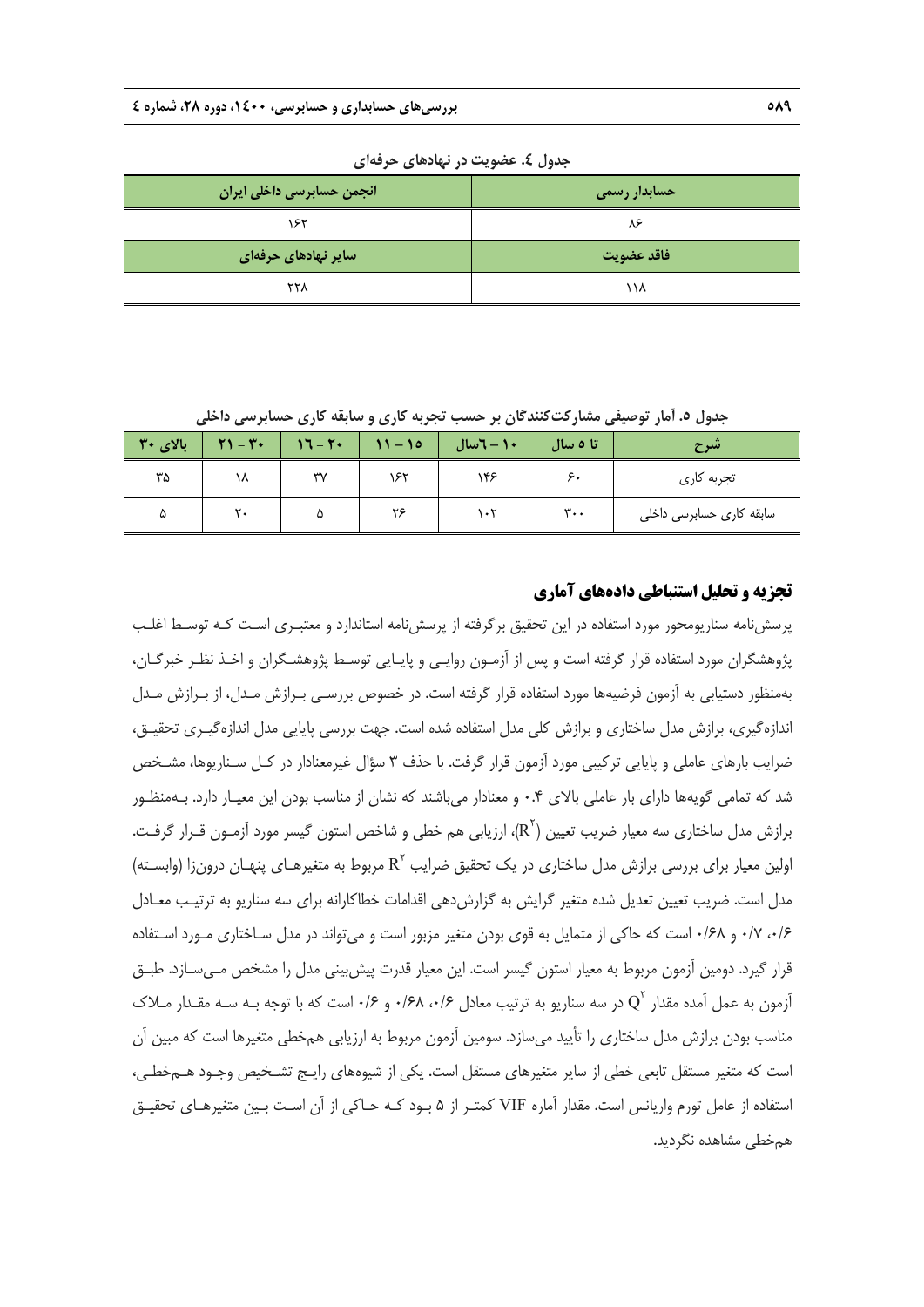# **برازش كلي مدل به تفكيك سناريوها**

مهمترين شاخص برازش مدل در تكنيك حداقل مجذورات جزئي شاخص GOF است. معيـارGOF توسـط تننهـاوس و همکاران` (۲۰۰۴) معرفي شد و طبق رابطه قيد شده محاسبه ميشود. وتزلس و همکاران آ  $(7\cdot\gamma)$  سه مقـدار ۰/۱، ۲۵/۰ و 0/36 را بهعنوان مقادير ضعيف، متوسط و قوي برايGOF معرفي كردهاند. اين شاخص با استفاده از ميانگين هندسـي شاخص  $\mathrm{R}^{^\mathrm{v}}$  و ميانگين شاخص افزونگي قابل محاسبه است. پس از آزمون فوق مشاهده شد مقدار به دسـت آمـده بـراي شاخص برازش كل در حد قابل قبولي است؛ بر اين اساس برازش كليت مدل در سه سـناريو مـورد تأييـد قـرار گرفـت و سپس برازش مدل صورت پذيرفت. در ادامه خلاصه نتايج حاصل از برازش 2 سناريو ارائه شده است.

| سطح اطمينان  |                                                                                  |                          |       | سناریو ۳<br>سل <u>اح اطمینان</u><br>سناریو ۱<br>سناریو ۱ |       | مسير فرضيهها                                                          | نوع فرضيه    |  |  |
|--------------|----------------------------------------------------------------------------------|--------------------------|-------|----------------------------------------------------------|-------|-----------------------------------------------------------------------|--------------|--|--|
|              | مسیر مستقیم فرضیههای اصلی                                                        |                          |       |                                                          |       |                                                                       |              |  |  |
|              | ر د                                                                              | $\overline{\phantom{m}}$ | رد    | ۵۹٪                                                      | تأييد | گرایش به گزارشدهی اقدامات خطاکارانه → نگرش                            | فرضيه اصلي ١ |  |  |
|              | رد                                                                               | $\gamma$                 | تأييد | $\equiv$                                                 | رد    | گرایش به گزارشدهی اقدامات خطاکارانه → هنجارهای تجویزی                 | فرضيه اصلي ٢ |  |  |
| ۰,۹٪         | تأييد                                                                            | $\gamma$                 | تأييد | 7.90                                                     | تأييد | گرایش به گزارشدهی اقدامات خطاکارانه → هنجارهای توصیفی                 | فرضيه اصلي ٣ |  |  |
| ۷۹۵٪         | تأييد                                                                            | 7.99                     | تأييد | 7.99                                                     | تأييد | گرایش به گزارشدهی اقدامات خطاکارانه → خودکارآمدی                      | فرضيه اصلي ۴ |  |  |
| 7٩٩٪         | تأييد                                                                            | 7.99                     | تأييد | 7.99                                                     | تأييد | گرایش به گزارشدهی اقدامات خطاکارانه $\rightarrow$ حمایتی              | فرضيه اصلي۵  |  |  |
| 7.99         | ا تأييد                                                                          | 7.99                     |       | ۹۹٪ تأیید                                                | تأييد | گرایش به گزارشدهی اقدامات خطاکارانه → کنترل رفتار درک شده             | فرضيه اصلي ۶ |  |  |
|              | مسیر فرضیههای فرعی                                                               |                          |       |                                                          |       |                                                                       |              |  |  |
|              | رد                                                                               |                          | رد    |                                                          | رد    | گرایش به گزارشدهی اقدامات خطاکارانه → نگرش * شدت اخلاقی               | فرضيه فرعي ١ |  |  |
| ۲۹۵          | تأييد                                                                            |                          | رد    | 7.99                                                     | تأييد | گرایش به گزارشدهی اقدامات خطاکارانه → هنجارهای تجویزی * شدت اخلاقی    | فرضيه فرعى ٢ |  |  |
| 7٩٩٪         | تأييد                                                                            | $\overline{\phantom{a}}$ | رد    | 7.99                                                     | تأييد | گرایش به گزارشدهی اقدامات خطاکارانه → هنجارهای توصیفی * شدت اخلاقی    | فرضيه فرعى ٣ |  |  |
| $\lambda$ ۹۰ | تأييد                                                                            |                          | رد    | 7.90                                                     | تأييد | گرایش به گزارشدهی اقدامات خطاکارانه → کنترل رفتار درک شده* شدت اخلاقی | فرضيه فرعى۴  |  |  |
| 799          | تأييد                                                                            | $\overline{\phantom{a}}$ | رد    | 7.99                                                     | تأييد | گرایش به گزارشدهی اقدامات خطاکارانه → خودکارآمدی * شدت اخلاقی         | فرضيه فرعي ۵ |  |  |
|              | رد                                                                               | ۲۹۵                      | تأييد | 7.99                                                     | تأييد | گرایش به گزارشدهی اقدامات خطاکارانه → قوانین * شدت اخلاقی             | فرضيه فرعىع  |  |  |
|              | مسیر فرضیه اصلی تکمیلی                                                           |                          |       |                                                          |       |                                                                       |              |  |  |
|              | گرایش به گزارش دهی اقدامات خطاکارانه → هنجار اجتماعی<br>رد<br>رد<br>رد           |                          |       |                                                          |       |                                                                       |              |  |  |
|              | مسير فرضيه فرعى تكميلى                                                           |                          |       |                                                          |       |                                                                       |              |  |  |
|              | گرایش به گزارشدهی اقدامات خطاکارانه → هنجار اجتماعی٭اخلاقی شدت<br>رد<br>رد<br>رد |                          |       |                                                          |       |                                                                       |              |  |  |

ــــــــــــــــــــــــــــــــــــــــــــــــــــــــــــــــــــــــــــــــــــــــــــــــــــــــــــــــــــــــــــــــــــ

**جدول .6 خلاصه نتيجه آزمون فرضيهها** 

1. Tenenhaus, Amato & Esposite Vinzi

2. Wetzels, Odekkerken-Schroder & Van Oppen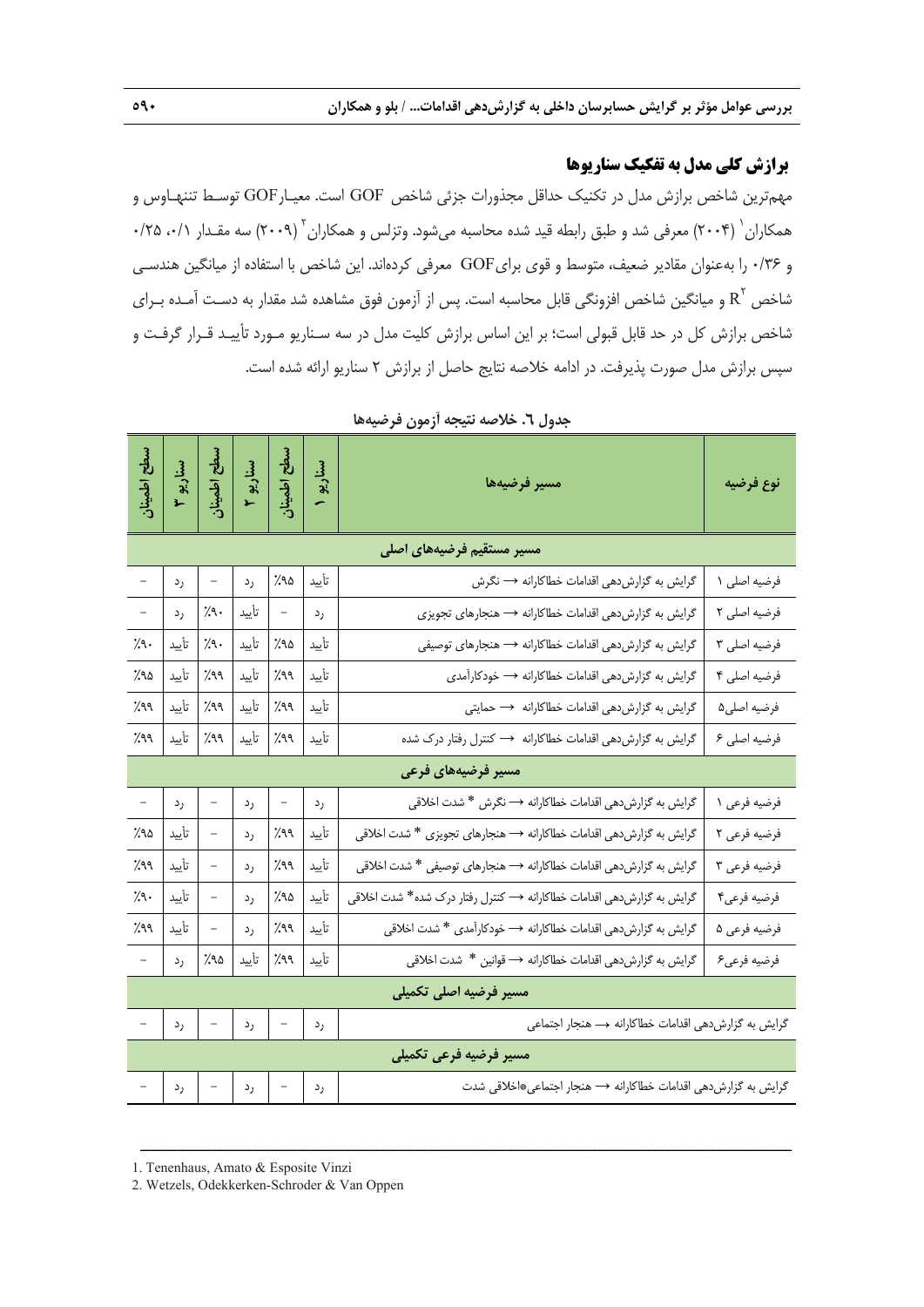| گرایش به<br>گزارش دهی | کنترل رفتار<br>درک شده | قوانین و مقررات<br>حمايتى | خود کار آمدی | هنجارهای توصیفی | هنجارهای تجویزی | نگوش  | شدت اخلاقى | متغیرهای کنترلی |                            |
|-----------------------|------------------------|---------------------------|--------------|-----------------|-----------------|-------|------------|-----------------|----------------------------|
| تأييد                 | تأييد                  | تأييد                     | تأييد        | تأييد           | تأييد           | تأييد | تأييد      | سناريو ۱        |                            |
| تأييد                 | تأييد                  | تأييد                     | تأييد        | تأييد           | تأييد           | تأييد | تأييد      | سناريو٢         | سن                         |
| تأييد                 | تأييد                  | تأييد                     | تأييد        | تأييد           | تأييد           | تأييد | تأييد      | سناريو٢         |                            |
| تأييد                 | تأييد                  | رد                        | رد           | رد              | تأييد           | رد    | تأييد      | سناريو ۱        |                            |
| تأييد                 | تأييد                  | تأييد                     | رد           | تأييد           | تأييد           | تأييد | رد         | سناريو٢         | جنسيت                      |
| رد                    | رد                     | تأييد                     | رد           | رد              | رد              | رد    | تأييد      | سناريو٢         |                            |
| رد                    | تأييد                  | رد                        | تأييد        | تأييد           | تأييد           | رد    | رد         | سناريو ۱        |                            |
| تأييد                 | رد                     | رد                        | تأييد        | رد              | رد              | تأييد | رد         | سناريو٢         | تحصيلات                    |
| رد                    | رد                     | رد                        | تأييد        | تأييد           | رد              | رد    | رد         | سناريو٢         |                            |
| تأييد                 | رد                     | تأييد                     | تأييد        | تأييد           | تأييد           | تأييد | رد         | سناريو ۱        |                            |
| تأييد                 | تأييد                  | تأييد                     | تأييد        | تأييد           | تأييد           | تأييد | رد         | سناريو٢         | سمت سازمانى                |
| تأييد                 | رد                     | تأييد                     | تأييد        | تأييد           | تأييد           | رد    | تأييد      | سناريو٢         |                            |
| تأييد                 | تأييد                  | رد                        | تأييد        | تأييد           | تأييد           | تأييد | تأييد      | سناريو ۱        |                            |
| تأييد                 | تأييد                  | تأييد                     | تأييد        | تأييد           | تأييد           | تأييد | تأييد      | سناريو٢         | تجربه كارى                 |
| تأييد                 | تأييد                  | تأييد                     | تأييد        | تأييد           | تأييد           | تأييد | تأييد      | سناريو٢         |                            |
| تأييد                 | تأييد                  | تأييد                     | تأييد        | تأييد           | تأييد           | تأييد | تأييد      | سناريو ١        |                            |
| تأييد                 | تأييد                  | تأييد                     | تأييد        | تأييد           | تأييد           | تأييد | تأييد      | سناريو٢         | سابقه كار مرتبط با حسابرسى |
| تأييد                 | تأييد                  | تأييد                     | تأييد        | تأييد           | تأييد           | تأييد | رد         | سناريو٢         |                            |

**جدول .7 خلاصه نتايج تأثير متغيرهاي كنترلي بر متغير وابسته و متغيرهاي وابسته** 

در تحليل پيمايش سناريو محور، همان طور كه شريف (2015) تبيين كرده است، نظر به تفاوت سناريوها و ماهيـت آنها، نميتوان سناريوها را تجميع و يكچارچه كرد، به ديگر سخن بايد هر سناريو مجزا مورد آزمون قرار گيـرد. از ايـن رو اگر فرضيهاي در تمامي سناريوها مورد تأييد قرار گيرد، گفته ميشود قوياً تأييد شده است و در صـورتي كـه در برخـي از سناريوها رد و در برخي تأييد شود، گفته ميشود تقريبا قوي است و در صورتي كه در هيچ كدام از سـناريوها مـورد تأييـد قرار نگيرد، گفته ميشود فرضيه رد شده است. طبق نتايج بهدسـت آمـده هـيچ كـدام از فرضـيههـاي اصـلي تحقيـق را نميتوان رد كرد. بدين صورت كه ارتباط معنادار قوي بين هنجارهاي توصيفي، خودكارآمدي، قوانين و مقررات حمايتي و كنترل رفتار درك شده و گرايش حسابرسان داخلي بـه گـزارشدهـي اقـدامات خطاكارانـه وجـود دارد و بـين نگـرش و هنجارهاي تجويزي با گرايش به گزارشدهي اقدامات خطاكارانه ارتباط ضعيفي مشاهده شـد. در خصـوص فرضـيههـاي فرعي تحقيق نيز صرفاً فرضيه فرعي شماره 1 مبني بر اينكه شدت اخلاقي اثر معناداري بر رابطه بين نگـرش و گـرايش حسابرسان داخلي به گزارشدهي اقدامات خطاكارانه دارد؛ رد ميشود. ساير فرضيههاي فرعي شامل اينكه شدت اخلاقـي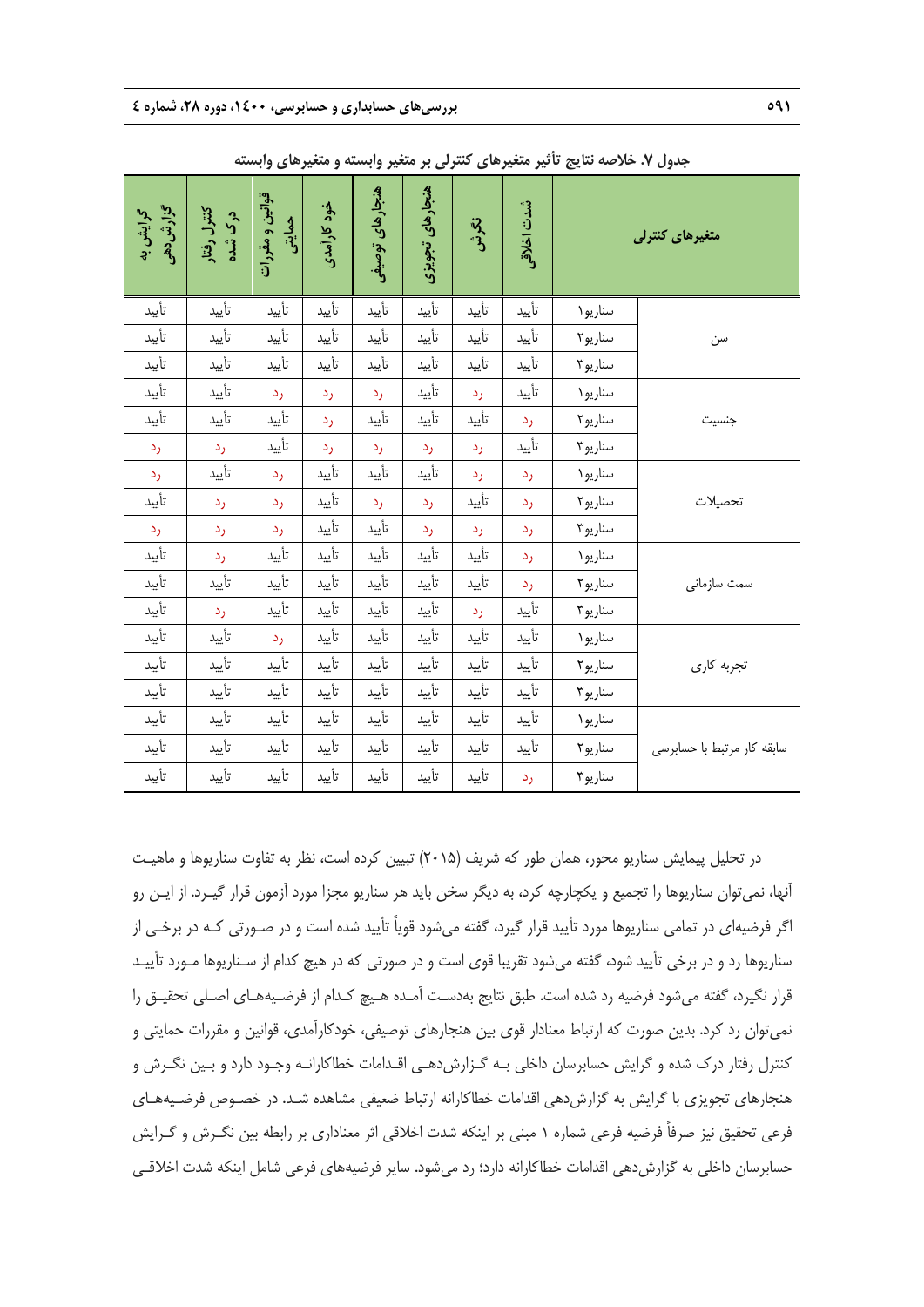رابطه بين هنجارهاي تجويزي، هنجارهاي توصيفي، كنترل رفتار درك شده، خودكارآمدي و قوانين و مقررات حمايتي بـا گرايش حسابرسان داخلي به گزارشدهي اقدامات خطاكارانه را بهطور معناداري تحت تأثير قرار ميدهد نيز مورد بررسـي قرار گرفت. در هيچ كدام از سناريوها شدت اخلاقي اثر معناداري بر رابطه بين نگـرش و گـرايش حسابرسـان داخلـي بـه گزارشدهي اقدامات خطاكارانه مشاهده نگرديد. هنجارهاي اجتماعي كه متشكل از هنجارهاي توصيفي و تجويزي است، بهصورت مجزا رابطه معناداري با گرايش حسابرسان داخلي به گزارشدهي اقدامات خطاكارانه دارد؛ با اين حال وقتي اين دو سازه با هم تركيب شد و بهعنوان يك متغير مورد بررسي قرار گرفت، ارتباط معناداري بين هنجار اجتمـاعي و گـرايش به گزارشدهي اقدامات خطاكارانه مشاهده نگرديد. اين موضوع مؤيد ديـدگاه آرميتـاژ و كـونر (2001) و شـريف (2015) است كه به پژوهشگران توصيه كردند هنجارهاي اجتماعي را به دو سازه هنجارهاي تجويزي و توصـيفي طبقـهبنـدي و بهصورت مجزا مورد آزمون قرار دهند. در شكل 1 خلاصه نتايج متغيرهاي كنترلـي بـر متغيرهـاي پـژوهش بـه تفكيـك سناريوها ارائه شده است. تمامي متغيرهاي كنترلي رابطه معناداري با گرايش حسابرسان داخلي به گزارشدهـي اقـدامات خطاكارانه دارد. با اين حال سن و تجربه كاري مرتبط با حسابرسي قوياً رابطه معناداري با گرايش حسابرسـان داخلـي بـه گزارش دهي اقدامات خطاكارانه و همچنين ساير متغيرهاي وابسته دارد.



**شكل .1 مدل نهايي تحقيق**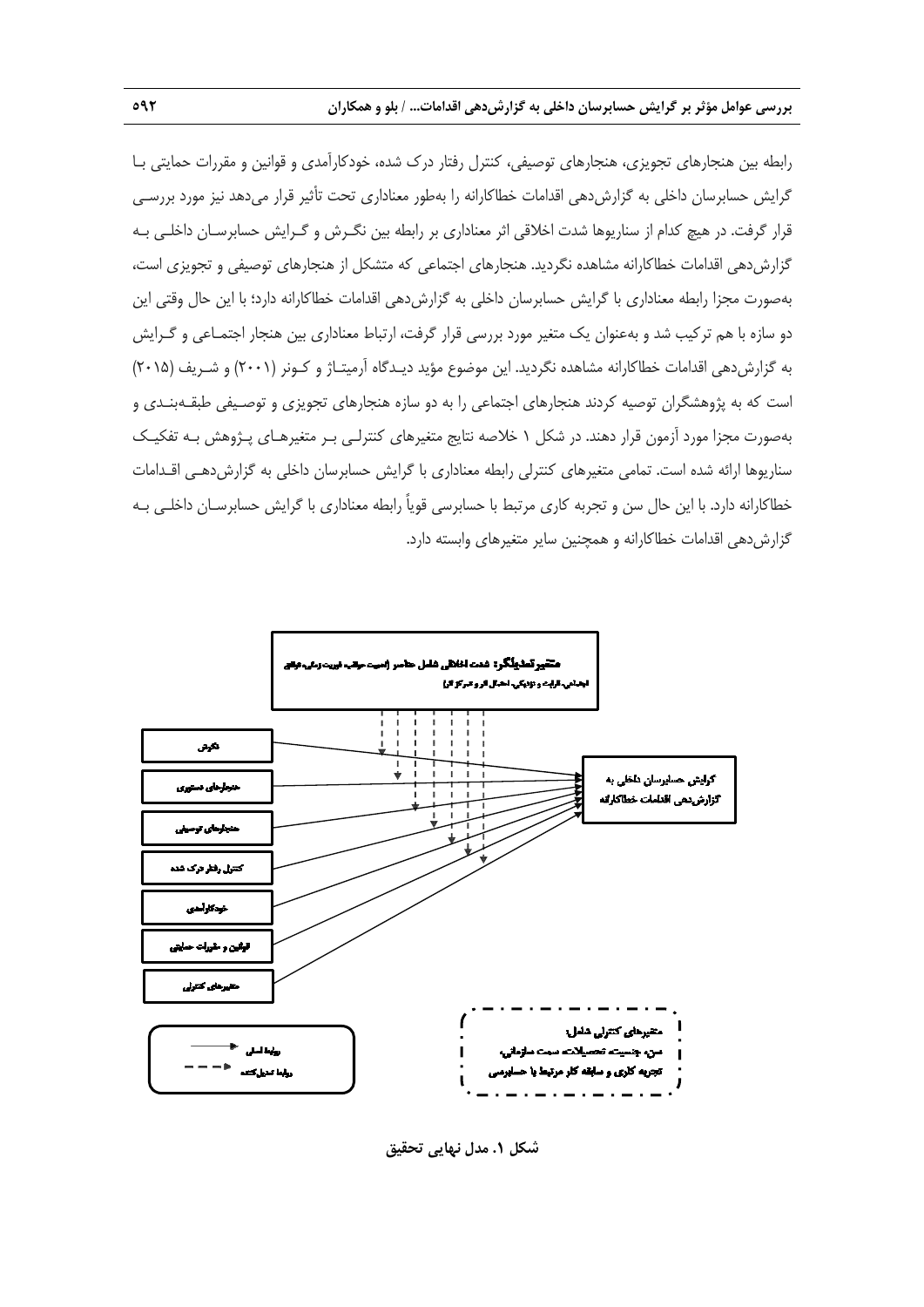# **نتيجهگيري**

تحقيقات صورت گرفته در خصوص گزارشدهي اقدامات خطاكارانه حاكي از آن است كه سالانه حدود %5 منابع و درآمد شركتها و سازمانها به علت اقدامات خطاكارانه هدر ميرود. امروزه ترويج و توسعه فرهنگ و سياستهاي گـزارشدهـي اقدامات خطاكارانه بهعنوان يكي از مؤثرترين، بهترين، كم هزينهترين و مناسبترين راهكارهـا مـورد توجـه سـازمانهـا، شركتها و دولتها جهت كاهش فساد، اتلاف منابع، خطاكاري معرفي و توصيه شده است. بـا توجـه بـه نقـش، وظيفـه، مسئوليت و جايگاه منحصر به فرد حسابرسان داخلي، بيشتر در معرض اقـدامات خطاكارانـه قـرار مـيگيرنـد و از ايـن رو موضوع حسابرسان داخلي و گزارشدهي اقدامات خطاكارانه اخيرا مورد توجه پژوهشگران و صاحبنظران قرار گرفته است. اين تحقيق جز اولين تحقيقاتي است كه موضوع حسابرسي داخلي و گزارشدهي اقـدامات خطاكارانـه را در ايـران مـورد بررسي قرار داده است. براي اين منظور از پيمايش سناريومحور استفاده شد و پس از بررسي ديدگاه 458 نفر كـه همگـي داراي تجربه بهعنوان حسابرس داخلي و يا عضو كميته حسابرسي در شركتهاي بورسـي، بخـش خصوصـي، نهادهـاي خصولتي و تركيبي از ايـن مـوارد بودنـد، بـا اسـتفاده از روش معـادلات سـاختاري مشـاهده شـد هنجارهـاي توصـيفي، خودكارآمدي، قوانين و مقررات حمايتي و كنترل رفتار درك شده ارتباط معنادار قوي با گرايش به گزارشدهـي اقـدامات خطاكارانه دارند. اين در حالي بود كه بين عوامل نگرش و هنجارهاي تجويزي ارتباط ضعيف و معنـاداري بـا گـرايش بـه گزارشدهي اقدامات خطاكارانه مشاهده شد. اين موضوع حاكي از آن اسـت كـه گـرايش حسابرسـان داخلـي ايرانـي بـه گزارشدهي اقدامات خطاكارانه بيشتر تحت تأثير عوامل هنجارهاي توصيفي، خودكارآمدي، قوانين و مقـررات حمـايتي و كنترل رفتار درك شده است و كمتر تحت تأثير نگرش و هنجارهاي تجويزي قرار ميگيرد. از اين رو طبـق نتيجـه ايـن تحقيق، هيچ كدام از فرضيههاي اصلي تحقيق رد نگرديد. همچنين شدت اخلاقي بهعنوان متغير تعـديلگر مـورد بررسـي قرار گرفت و هر 6 جز تشكيل دهنده متغير شدت اخلاقي به تفكيك مورد بررسي قرار گرفت. نتايج بررسيهاي به عمـل آمده حاكي از آن است كه شدت اخلاقي اثر مثبت و معناداري بر رابطه بين هنجارهاي تجـويزي، هنجارهـاي توصـيفي، كنترل رفتار درك شده، خودكارآمدي و قوانين و مقررات حمايتي با گرايش حسابرسان داخلي بـه گـزارشدهـي اقـدامات خطاكارانه دارد و متغير تعديلگر است. با اين حال ارتباط معناداري در خصوص اينكه شدت اخلاقي اثر معناداري بر رابطـه بين نگرش و گرايش حسابرسان داخلي به گزارشدهي اقدامات خطاكارانه دارد؛ مشاهده نگرديد و از اين رو فرضيه فرعي شماره 1 رد شد.

از سوي ديگر ادبيات تحقيق حاكي از آن است كه تصميمگيـري در خصـوص گـرايش بـه گـزارشدهـي اقـدامات خطاكارانه ميتواند تحت تأثير عواملي نظير سن، جنسيت، تحصيلات، سمت سازماني، تجربه كـاري و سـابقه فعاليـت در حوزه حسابرسي قرار گيرد. در اين تحقيق عوامل فوق بهعنوان متغير كنترلي مورد آزمون قرار گرفت و مشاهده شد تمامي متغيرهاي كنترلي ياد شده، ارتباط معناداري با گرايش به گزارشدهي اقدامات خطاكارانه دارد. با اين حال سـن و تجربـه كاري مرتبط با حسابرسي قوياً رابطه معناداري با گرايش حسابرسان داخلي به گزارشدهـي اقـدامات خطاكارانـه دارد. بـا توجه به متفاوت بودن اثر متغيرهاي كنترلي بر متغير وابسته و تحليل و تفسير آن، پيشنهاد ميشود هـر يـك از متغيرهـا بهصورت تحقيقي مجزا مورد توجه پژوهشگران آتي قرار گيرد. براي مثال سن تأثير متفاوتي بر گرايش بـه گـزارشدهـي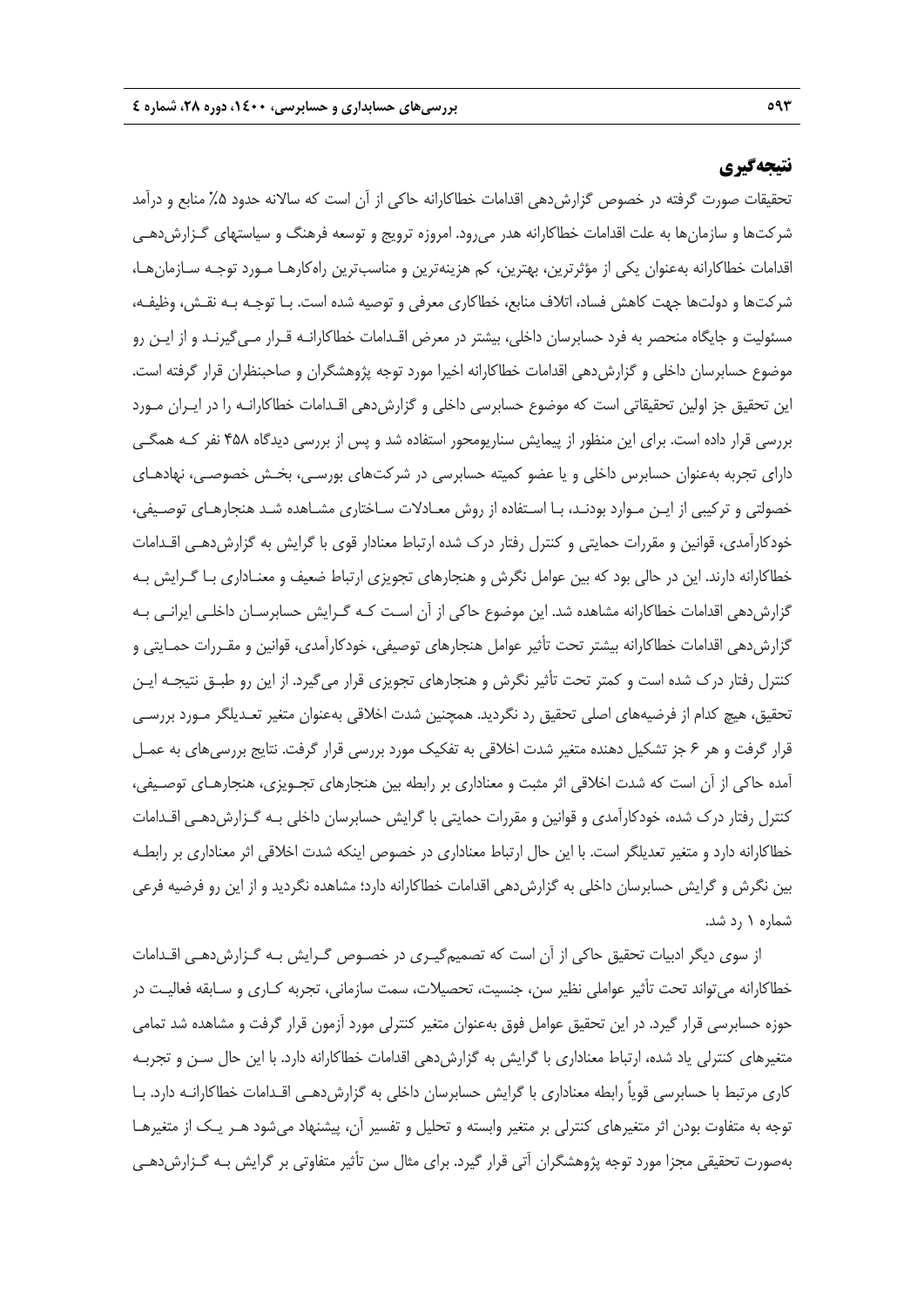اقدامات خطاكارانه دارد، بدين صورت كه افراد جوانتر و مسنتر گرايش بيشتري به گزارشدهي اقدامات خطاكارانه دارند، اين انگيزه در بين افراد ميانسال كمتر است. اين موضوع در پژوهشي كه لي و همكاران (2018) انجام دادند نيز ارائه شده است. بهطور كلي نتيجه اين تحقيق همسوي با يافتههاي پژوهشگران قبلي نظير چانگ (١٩٩٨)، آرميتاژ و كونر ` (٢٠٠١)، بو و همكاران (2003)،كـارپنتر و ريمـرس (2005)، پـارك و بلنكينسـوپ (2009)، احمـد (2011)، كـايتونن و همكـاران (٢٠١٣)، آلين و همكاران (٢٠١٣)، الي (٢٠١۴)، شريف (٢٠١۵)، لي و فارگر<sup>۲</sup> (٢٠١٧) و لي و ژاو (٢٠١٨) است.

### **پيشنهادها و محدوديتهاي پژوهش**

ادبيات تحقيق حاكي از آن است كه گزارشدهي اقدامات خطاكارانه تأثير قابل تـوجهي در اثربخشـي نظـام كنتـرلهـاي داخلي دارد و با توجه به پيامدهاي مثبت آن؛ پيشنهاد ميشود سياستگذاران، تصميمگيرندگان و شركتها ضـمن تـرويج فرهنگ گزارش دهي اقدامات خطاكارانه نسبت به تدوين و اجراي مكانيزمها و ساختار گـزارش دهـي اقـدامات خطاكارانـه اقدام نمايند. توسعه و ترويج گزارش دهي اقدامات خطاكارانه مستلزم حمايت مؤثر از گـزارش كننـدگان اسـت و تـأثير بـه سزايي بر قصد و گرايش به گزارشدهي اقدامات خطاكارانه دارد، از اين رو ضـروري اسـت بـا افـزايش حمايـت مـؤثر از گزارش كنندگان زمينه براي ترويج و توسعه گزارش دهي اقدامات خطاكارانه فراهم گردد. در اين خصوص توجه به حمايت قانوني و مالي مؤثر از گزارش كنندگان بسيار ضروري و مهم است. از سوي ديگر با توجه به اهميت و تأثير آگاهي و درک حسابرسان داخلي در خصوص نقش، مسئوليت، وظيفه آنها نسبت به گزارشدهي اقدامات خطاكارانـه، پيشـنهاد مـيشـود نهادهاي حرفهاي نظير انجمن حسابرسان داخلي و ساير مراجع ذيصلاح نظير سازمان بـورس و سـازمان حسابرسـي در خصوص تدوين رهنمودهاي و استانداردهاي لازم در رابطه با گزارشدهي اقدامات خطاكارانـه و افـزايش درك و آگـاهي حسابرسان داخلي از اين مهم انجام دهند. به پژوهشگران آتي پيشنهاد ميشود ساير عوامل مؤثر نظير فرهنگ، حاكميـت شركتي و نوع سازمان و همچنين تأثير تيپ شخصيتي و بر گرايش به گزارش دهي اقدامات خطاكارانه را مورد بررسي قرار دهند.

انجام اين پژوهش نيز مانند ساير پژوهشها با مشكلاتي مواجه بوده كه در تعميم نتيجه بايد مورد توجه قرار گيـرد. در اين تحقيق از پيمايش سناريو محور استفاده شد، هرچند كه اين ابزار نسبت به پرسشنامه بسيار بهتر است، با اين حال مهمترين محدوديت اين تحقيق اتكا به دادههاي خودگزارشگري است و عدم امكان مشاهده و بررسي رويدادهاي واقعـي است كه ممكن است بر گرايش به گزارشدهي تأثير گذار باشد. ممكن اسـت پاسـخ مشـاركتكننـدگان مشـابه اقـدام و تصميمي كه در عمل هنگام مواجه با اقدامات خطاكارانه ميگيرند، مشابه نباشد.

# **منابع**

اخروي جوقان، ابوذر؛ رحيميان، نظام الدين؛ قره داغي، مريم (1397). عوامل مؤثر بر اثربخشي حسابرسـي داخلـي از ديـدگاه اعضـا كميته حسابرسي. *بررسي هاي حسابداري و حسابرسي،* ٢۵ (٣)، ٣١١-٣٢۶.

<sup>1.</sup> Armitage & Conner

<sup>2.</sup> Lee & Fargher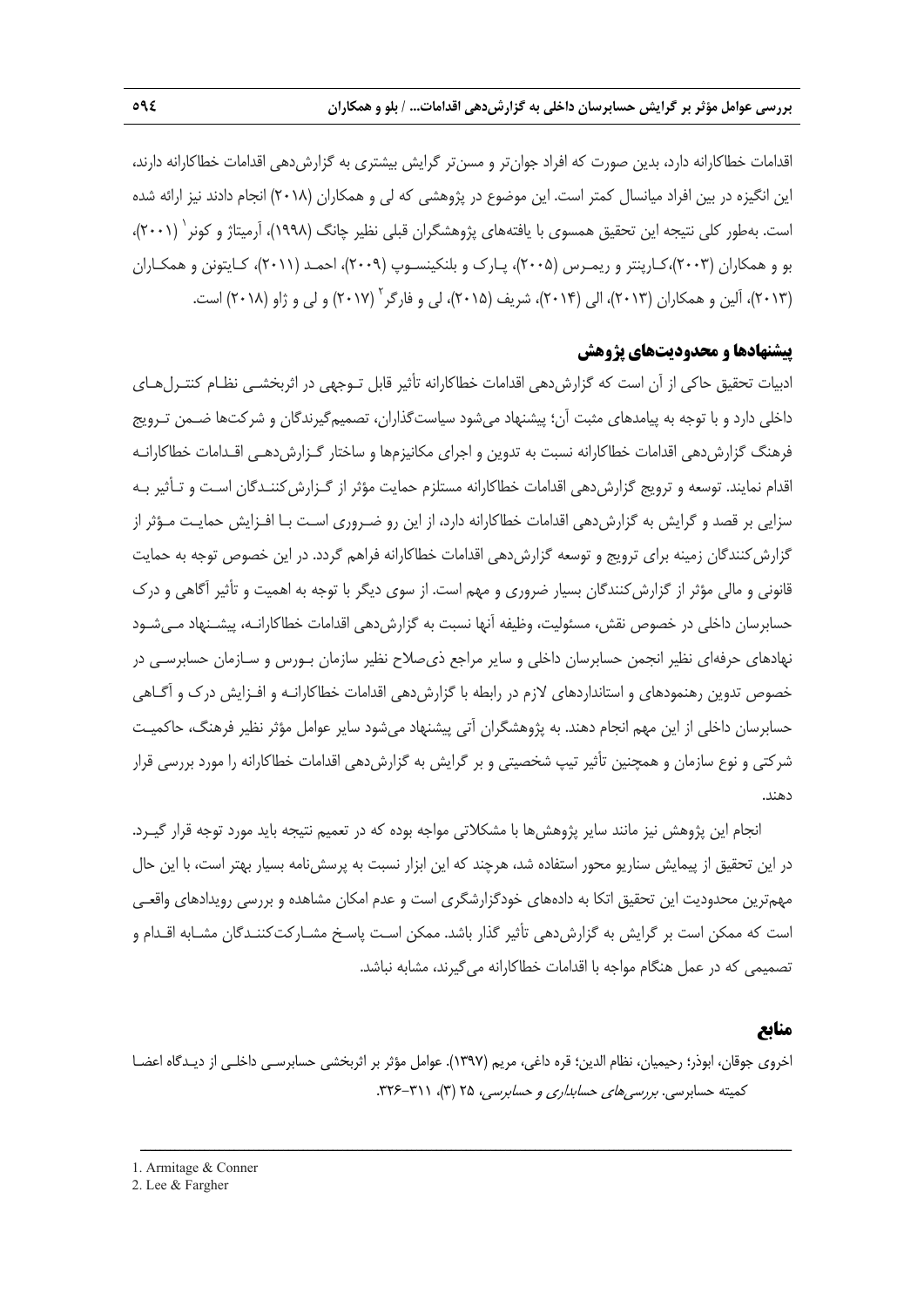- بني مهد، بهمن؛ بيگي هرچگاني، ابراهيم (1391). رابطه بين ارزشهـاي فـردي و نيـات اخلاقـي حسابرسـان. اخـلاق در علـوم <sup>و</sup>  $f^*(\gamma)$ ، (۳)، ۳۰-۴۰.
- بيگي هرچگاني، ابراهيم؛ بني مهد، بهمن؛ رئيس زاده، سيد محمدرضا؛ رويايي، رمضـانعلي (1395). بررسـي تـأثير ويژگـي رفتـاري فرصت طلبي بر هشداردهي حسابرسان. *دوفصلنامه حسابداري ارزشي و رفتاري،* (1)، ٣١-۴٠.
- كردستاني، غلامرضا؛ رجبدري، حسين (1400). الگوي عوامل مؤثر بر گزارشدهي داخلي تخلفهـاي مـالي بـا تأكيـد بـر پديـده تماشاگري. بررسي هاي حس*ابداري و حسابرسي، ١٣*٨(١)، ١٣٥-١۶٠.
- محمدرضايي، فخرالدين و فرجي، اميد (1398). معماي سنجش كيفيت حسابرسي در پژوهشهاي آرشيوي: نقد و ارائه پيشنهادهايي براي محيط پژوهشي ايران. *بررسي هاي حسابداري و حسابرسي، ١٢۶*(١)، ٨٧-١٢٢.
- مشايخي، بيتا؛ ونكي، اميرسالار؛ سيونديان، مصباح (1400). مروري بر مطالعات حسابرسي داخلي با رويكرد مـدلسـازي موضـوعي. بررسي هاي حس*ابداري و حسابرسي، ٢٨* (٢)، ٢٩۶-٢٥٨.
- نمازي، محمد؛ ابراهيمي، فهيمه (1395). مدلبندي و تعيين اولويت عوامل مؤثر بر قصد گزارش تقلبهاي مالي توسط حسـابداران. مطالعات تجربي حسابداري مالي، 12(49)، .28-1

#### **References**

- Ahmad, S. (2011). *Internal auditor and internal whistleblowing intentions: a study of organisational, individual, situational and demographic factors.* School of Accounting, Finance and Economics. Unpublished Doctoral Dissertation, University of Australia.
- Ajzen, I. (1985). From intentions to actions: A theory of planned behavior. *In J. Kuhl & J. Beckman (Eds.), Action-Control: From Cognition to Behavior (pp. 11- 39).* Germany: Heidelberg: Springer.
- Ajzen, I. (1991). The Theory of Planned Behavior*. Organizational Behavior and Human Decision Processes*, 50(2), 179–211.
- Alleyne, P., Hudaib, M., & Pike, R. (2013). Towards a conceptual model of whistleblowing intentions among external auditors. *British Accounting Review,* 45(1), 10-23.
- Armitage, C. J., & Conner, M. (2001). Efficacy of the theory of planned behaviour: A metaanalytic review. *British Journal of Social Psychology*, 40(4), 471- 499.
- Arnold, D. & Ponemon, L. (1991). Internal Auditors' perceptions of whistle-blowing and the influence of moral reasoning: An experiment. *Auditing: A Journal of Practice & Theory,*  $10(2)$ , 1–15.
- Bandura, A. (1977). Self-efficacy: Toward a unifying theory of behavioral change. *Psychological Review*, 84(2), 191.
- Banimahd, B. & Beigi Harchegani, E. (2013). The Relationship Between Personal Values and Ethical Intentions of Auditors. *Ethics in science and Technology*, 7 (4), 31-40. (*in Persian*)
- Beigi Harchegani, E., Banimahd, B., Raiiszadeh, S.M.R., Royaee, R. (2017). The Effect of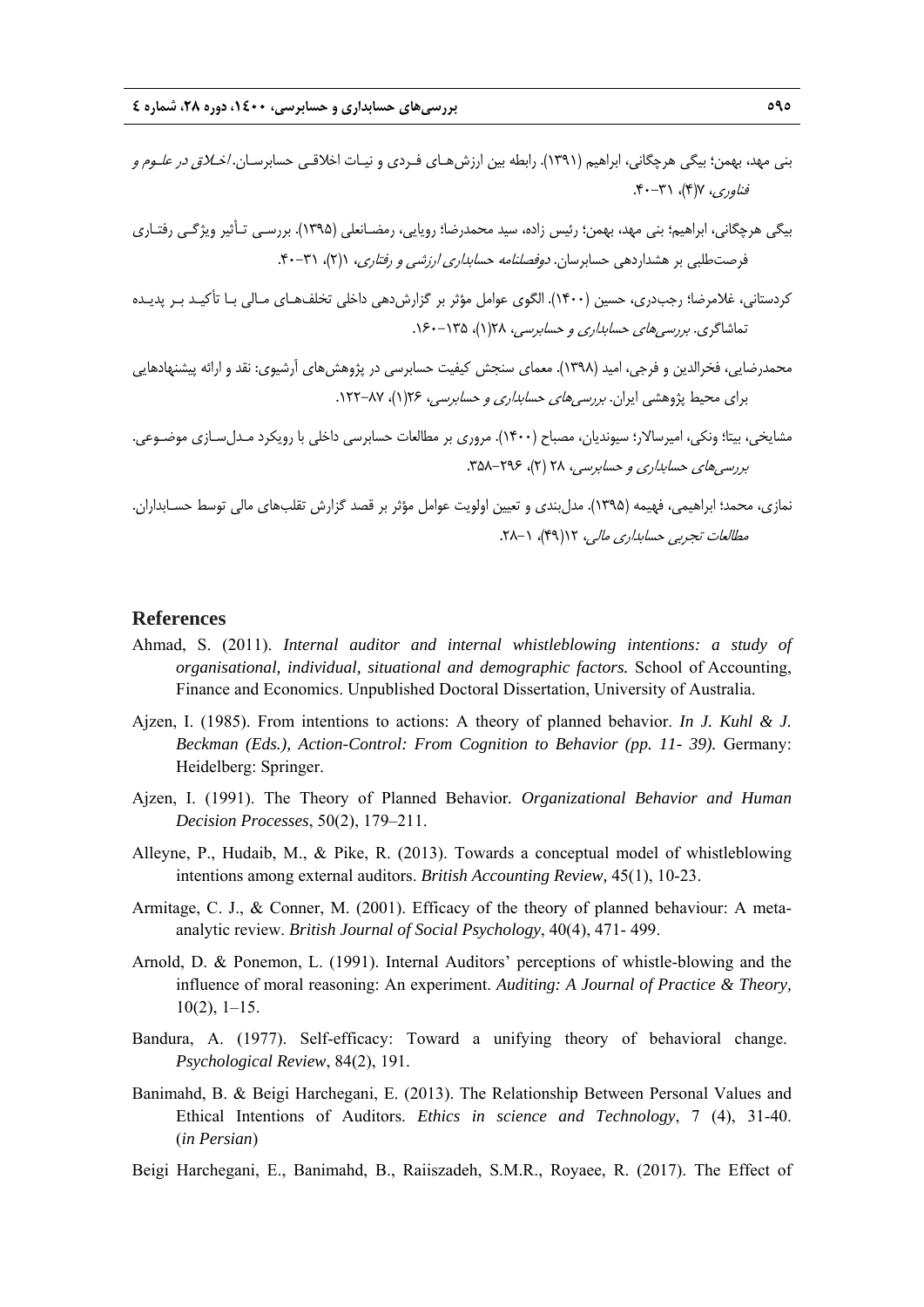Auditors' Feature Machiavellian behavior on Their Whistle Blowing. *Journal of Value & Behavioral Accounting*, 1 (2), 65-95. (*in Persian*)

- Beu, D.S., Buckley, M.R., & Harvey, M.G. (2003). Ethical decision–making: A multidimensional construct. Business Ethics. *A European Review*, 12(1), 88-107.
- Chung, J., Monroe, G. & Thorne, L. (2004). *An examination of factors affecting external and internal whistle-blowing by auditors. Research seminar*. The University of NSW School of Accounting.
- Elias, R. Z. (2009). The impact of anti-intellectualism attitudes and academic self-efficacy on business students' perceptions of cheating. *Journal of Business Ethics*, 86(2), 199-209.
- Holtzhausen, N. (2007). *Whistle-blowing and whistle-blower protection in the South African public sector.* (Unpublished Phd Thesis). University of South Africa, South Africa.
- IIA. Institute of Internal Auditors Retrieved October, 2020, from https://www.iia.org.uk/resources/global-guidance/definition-of-internalauditing
- Jones, T. M. (1991). Ethical decision making by individuals in organizations: An issuecontingent model. *Academy of Management Review*, 16(2), 366-395.
- Kaplan, S. E. & Jr.Schultz, J. J. (2007). Intentions to report questionable acts: An examination of the influence of anonymous reporting channel, internal audit quality and setting. *Journal of Business Ethics*, 71(2), 109-124.
- Kordestani, GH. & Rajabdorri, H. (2021). The Pattern of Factors Affecting the Whistle-blowing with Emphasis on the Bystander Effect. *Accounting and Auditing Review*, 28(1), 135-160. (*in Persian*)
- Lee, G. & Fargher, N. (2017). The role of the audit committee in their oversight of whistleblowing. *A Journal of Practice & Theory*, 37(1), 167–189.
- Lee, G., & Xiao, X. (2018). Whistle-blowing on accounting-related misconduct: a synthesis of the literature. *Journal of Accounting Literature,* 41*,* 22-46.
- Mashayekhi, B., Vanaki, A. & Sivandian, M. (2021). A Review of Internal Audit Research Using Topic Modeling. *Accounting and Auditing Review*, 28(2), 296-358. (*in Persian*)
- Mesmer-Magnus, J. R. & Viswesvaran, C. (2005). Whistleblowing in organizations: An examination of correlates of whistleblowing intentions, actions, and retaliation. *Journal of Business Ethics*, 62(3), 277-297.
- Miceli, M. P., Near, J. P., & Dworkin, T. M. (2008). *Whistle-Blowing in organizations.* New York: Routledge.
- Miceli, M. P., Near, J. P., & Schwenk, C. R. (1991). Who blows the whistle and why? *Industrial and Labor Relations Review,* 45(1), 113-130.
- Mohammadrezaei, F. & Faraji, O. (2018). The Dilemma of Audit Quality Measuring in Archival Studies: Critiques and Suggestions for Iran's Research Setting*. Accounting and Auditing Review*, 26(1), 87-122. (*in Persian*)